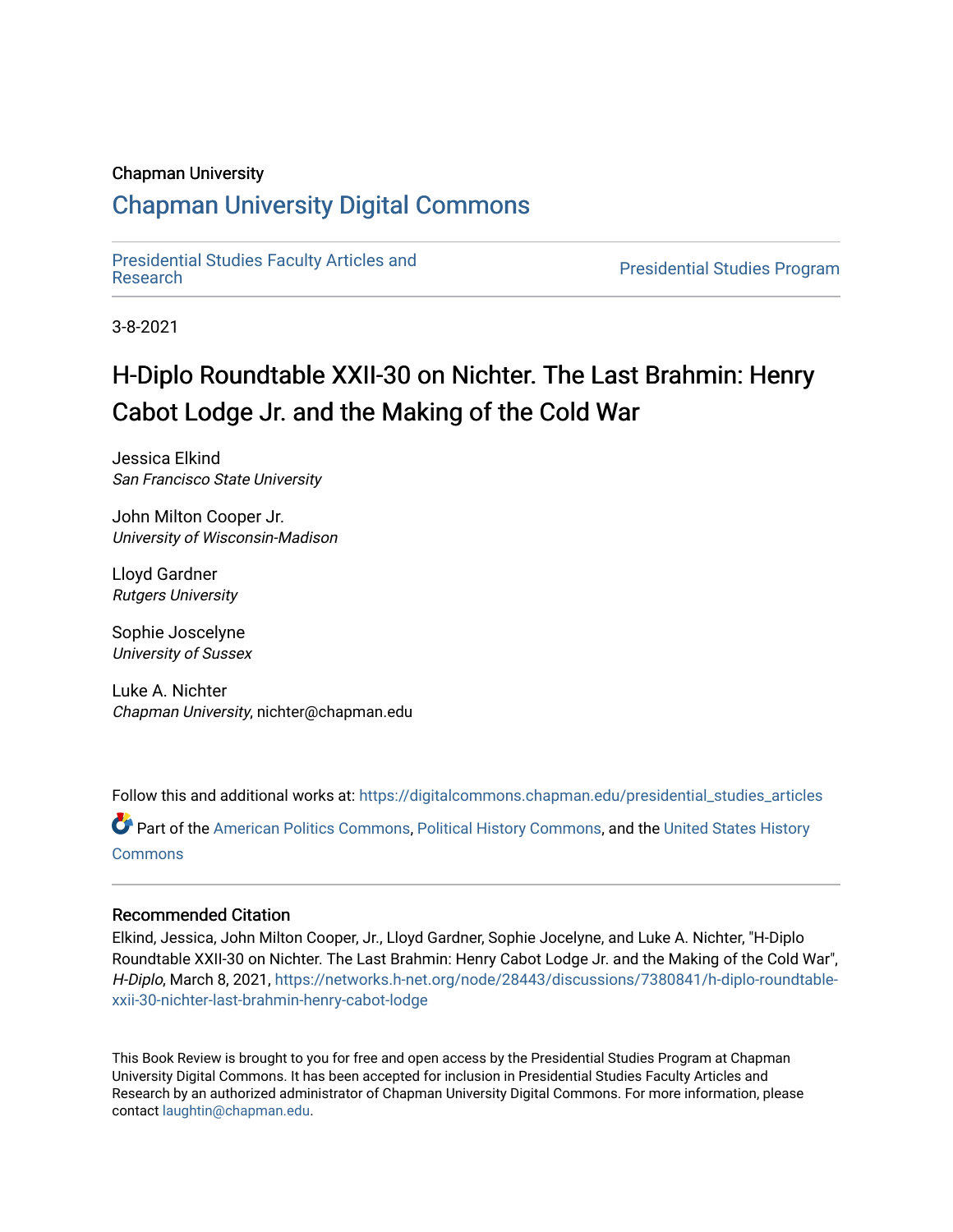### H-Diplo Roundtable XXII-30 on Nichter. The Last Brahmin: Henry Cabot Lodge Jr. and the Making of the Cold War

#### **Comments**

This review was originally published on [H-Diplo](https://networks.h-net.org/node/28443/discussions/7380841/h-diplo-roundtable-xxii-30-nichter-last-brahmin-henry-cabot-lodge).

#### Creative Commons License



This work is licensed under a [Creative Commons Attribution-Noncommercial-No Derivative Works 3.0](https://creativecommons.org/licenses/by-nc-nd/3.0/) [License](https://creativecommons.org/licenses/by-nc-nd/3.0/).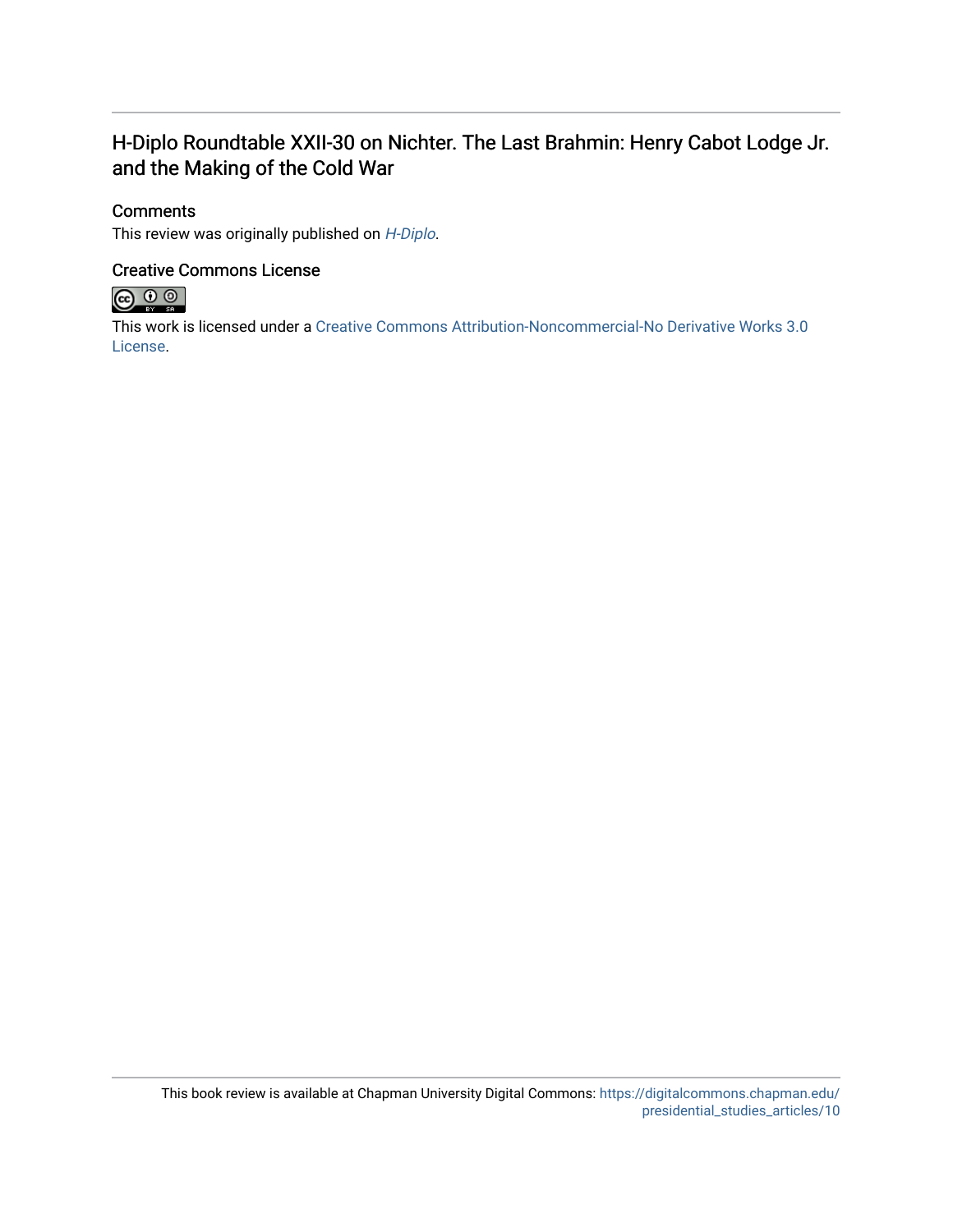# **[H-Diplo Roundtable XXII-30 on Nichter. The Last Brahmin:](https://networks.h-net.org/node/28443/discussions/7380841/h-diplo-roundtable-xxii-30-nichter-last-brahmin-henry-cabot-lodge) [Henry Cabot Lodge Jr. and the Making of the Cold War](https://networks.h-net.org/node/28443/discussions/7380841/h-diplo-roundtable-xxii-30-nichter-last-brahmin-henry-cabot-lodge)**

Discussion published by George Fujii on Monday, March 8, 2021

# H-Diplo ROUNDTABLE XXII-30

Luke A. Nichter. The Last Brahmin: Henry Cabot Lodge Jr. and the Making of the Cold War. New Haven: Yale University Press, 2020. ISBN: 9780300217803 (hardcover, \$37.50).

8 March 2021 | <https://hdiplo.org/to/RT22-30> Editor: Diane Labrosse | Production Editor: George Fujii

**Contents** [Introduction by Jessica Elkind, San Francisco State University](#page-2-0) [Review by John Milton Cooper, Jr., University of Wisconsin-Madison, Emeritus](#page-6-0) [Review by Lloyd Gardner, Rutgers University](#page-12-0) [Review by Sophie Joscelyne, University of Sussex](#page-16-0) [Response by Luke A. Nichter, Texas A&M University–Central Texas](#page-18-0)

#### <span id="page-2-0"></span>Introduction by Jessica Elkind, San Francisco State University

In his engaging new book, *The Last Brahmin,* Luke Nichter presents a compelling biography of Henry Cabot Lodge, Jr. Nichter argues that Lodge was one of the most influential, though often overlooked, figures in the history of twentieth-century U.S. foreign relations and that "the story of [Lodge's] life and career illustrates America's coming of age as a superpower" (2). Throughout the book, Nichter emphasizes Lodge's character, specifically his commitment to public service and his sense that duty should outweigh personal ambition. In fact, one of the main themes of the book is how Lodge's integrity and patriotism transformed the Republican Party and shaped American foreign policy.

*The Last Brahmin* is well-written and relies on extensive archival research in collections around the world, as well as oral histories and interviews with many of Lodge's family members, acquaintances, and colleagues. Organized chronologically, the book begins with Lodge's childhood and early political career and concludes with his retirement after a half-century of public service. In the early chapters, Nichter paints a vivid picture of Lodge's privileged upbringing, childhood experiences, and his intrinsic intellectual curiosity. As a member of one of Boston's elite "Brahmin" families, Lodge continued the family tradition—unbroken since George Washington's administration—of serving in politics.

According to Nichter, the death of Lodge's father when Lodge was a young boy had a profound effect on his life. In the aftermath of the tragedy, Lodge's mother moved the family to Paris for several years. Living abroad as a child allowed Lodge to become fluent in French and sparked a lifelong

Citation: George Fujii. *H-Diplo Roundtable XXII-30 on Nichter. The Last Brahmin: Henry Cabot Lodge Jr. and the Making of the Cold War*. H-Diplo. 03-08-2021.

https://networks.h-net.org/node/28443/discussions/7380841/h-diplo-roundtable-xxii-30-nichter-last-brahmin-henry-cabot-lodge Licensed under a Creative Commons Attribution-Noncommercial-No Derivative Works 3.0 United States License.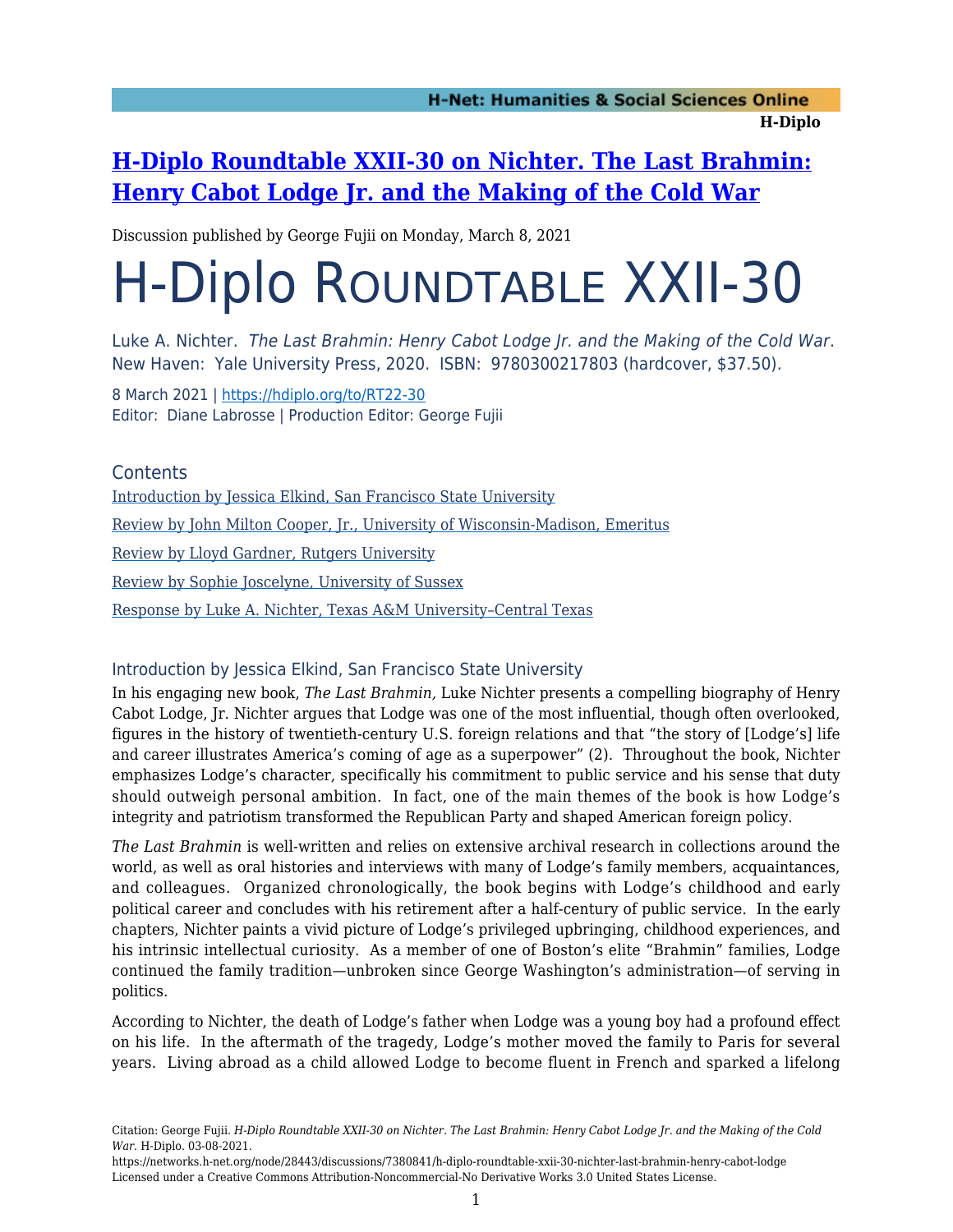interest in learning about other countries and cultures. In addition, after his father's death, Lodge developed a close relationship with his grandfather, Henry Cabot Lodge, Sr. A prominent Republican senator from Massachusetts, the elder Lodge is best known for his opposition to Woodrow Wilson's League of Nations. In fact, Lodge Sr.'s legacy and influence on his grandson provides the backdrop to a central feature of the narrative: Lodge's personal transformation into an internationalist and his role in advancing Cold War foreign policies.

Throughout his career, Lodge was part of a generation of Republican politicians who were willing to work across the aisle and reach bipartisan compromises. Nichter demonstrates how Lodge altered the modern GOP by strengthening its progressive wing and steering the Party in a more internationalist direction. As a member of the Massachusetts legislature and the U.S. Senate, Lodge took principled stances on a number of controversial issues, even when it meant bucking the trends within his own party. For example, Lodge supported some of Franklin Roosevelt's New Deal programs and was one of the few Republican senators to vote in favor of the Lend-Lease bill in 1941. Lodge was also committed to military service. As an Army reservist and sitting senator, Lodge participated in training exercises in North Africa in 1942. Then in 1944, he resigned from the Senate in order to serve in a combat unit in Europe, becoming the first senator to leave office for military service since the Civil War. According to Nichter's account, Lodge's wartime experiences convinced him that working productively with allies was an absolute necessity for the United States. As Nichter explains, during the early 1940s, Lodge came to believe that the U.S. had a "responsibility in maintain the peace of the world…by cooperating with like-minded powers" (61). Such convictions shaped Lodge's positions upon his return to the Senate after the war and resulted in his conversion into a committed internationalist.

After the Second World War and the loss of his Senate seat to John F. Kennedy in 1952, Lodge spent the remainder of his life advising presidents and advancing U.S. interests around the world. In addition to exploring Lodge's own public service, Nichter emphasizes Lodge's contributions to Dwight Eisenhower's political career. As one of the first people to identify the celebrated general as a potential president, Lodge ran Eisenhower's successful campaign in 1952 and then became one of his most trusted foreign policy advisors. Nichter devotes several chapters to Lodge's tenure as the U.S. permanent ambassador to the United Nations, a position that Eisenhower elevated to cabinet status. According to Nichter's account, Lodge's presence at the U.N. was transformative—it "gave real legitimacy to the international body that served as a multilateral vehicle for U.S. engagement with the world" (130). Lodge's accomplishments during Eisenhower's presidency secured his selection as Richard Nixon's running mate in the 1960 election. Following the narrow defeat of the Nixon-Lodge ticket, it appeared that Lodge's political career might be over. However, Lodge would go on to serve as a diplomat for the next quarter century, in both Republican and Democratic administrations. The highlights of this period in Lodge's career include ambassadorships in South Vietnam and West Germany, a central role in the Vietnam peace talks, and a position as personal representative of the president to the Vatican. Nichter skillfully contextualizes Lodge's long career within the prevailing political and international developments of this nearly fifty-year period.

In their reviews of *The Last Brahmin,* John Milton Cooper, Jr., Lloyd Gardner, and Sophie Joscelyne conclude that Nichter's book makes important contributions to our understanding of Lodge and his influence on U.S. foreign policy. Cooper writes, "This biography does full justice to Lodge and the role he played in some of the most significant events of his time." The reviewers especially appreciate Nichter's impressive research and his accessible writing. Cooper describes the book as "a pleasure

Citation: George Fujii. *H-Diplo Roundtable XXII-30 on Nichter. The Last Brahmin: Henry Cabot Lodge Jr. and the Making of the Cold War*. H-Diplo. 03-08-2021.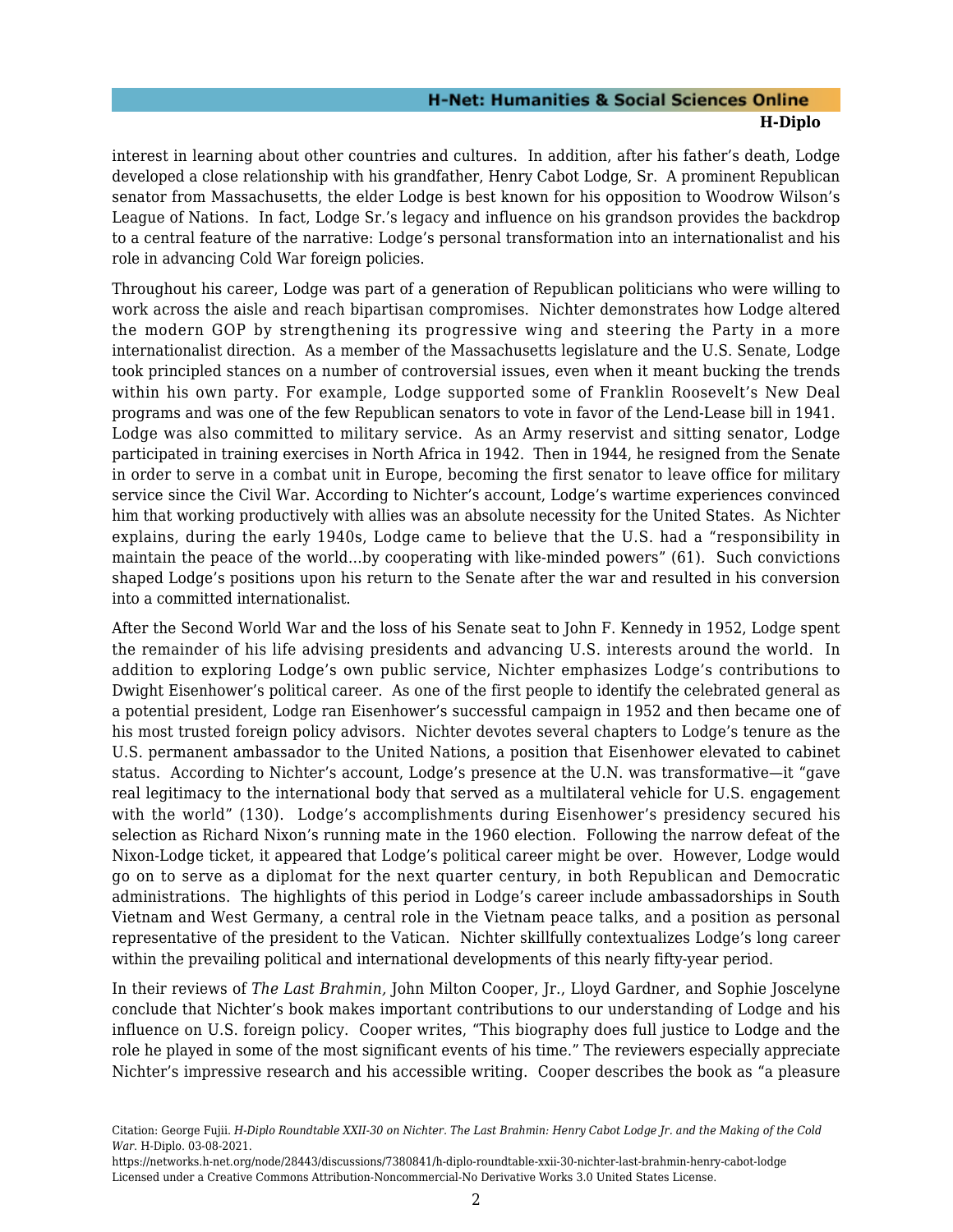to read" and calls the research behind it "awe-inspiring." Similarly, Joscelyne notes that Nichter "weaves extensive archival research into a highly readable narrative."

Although the reviews in this roundtable are generally positive, the reviewers raise some important questions and issues, in particular with respect to Nichter's interpretation of Lodge's internationalism. Gardner begins his review with a discussion of the distinction between interventionists and internationalists, citing his former advisor Howard Beale's work on Theodore Roosevelt. Gardner notes that, despite his reputation as a staunch isolationist, Lodge's grandfather was actually "the most famous senator in the ranks of the expansionists." Gardner's review suggests that interventionism and expansionism might also be a more accurate way to understand the younger Lodge's approach to the world. As Gardner writes, "Throughout Cabot Lodge, Jr.'s career, then, there could be no higher calling than stopping the United States from hiding from world leadership."

Cooper is more direct in his critique of the foreign policy of both the senior and junior Lodges—he contends that both men were proponents of American empire. In the case of Lodge, Jr., his participation in the imperial project was especially apparent in his roles as ambassador to South Vietnam and negotiator during the peace talks. While Joscelyne does not specifically object to the characterization of Lodge as an internationalist, her review takes slight exception with Nichter's analysis of how and why Lodge embraced internationalism. According to Nichter, Lodge's experiences fighting in World War II served as the primary catalyst for his shift towards internationalism. Joscelyne suggests that Nichter may have overstated the degree to which the war served as the only or most important factor in Lodge's transformation. As Joscelyne writes, "Arguably, however, Lodge came into his own in his role as a diplomat."

All three reviewers also devote significant attention to Nichter's interpretation of the 1963 coup in South Vietnam that resulted in President Ngo Dinh Diem's overthrow and death. This issue is important because Nichter presents his account of Lodge's role in the coup as one of the book's primary contributions. As Cooper points out, Lodge's ambassadorship to South Vietnam, which lasted less than three full years, accounts for over one third of the book's text, and Nichter devotes 61 pages to the few months and days leading up to the coup. In fact, *The Last Brahmin* begins with a short description of the coup's importance and offers a tantalizing promise that the book will reveal new information about this pivotal event. However, Nichter does not make a clear argument in the introduction about how this new information might fundamentally alter our understanding of U.S. involvement in Vietnam. Nichter's new information on the coup comes in the form of a previously unpublished and secretly-recorded conversation between John F. Kennedy and Lodge on the eve of the latter's departure for Saigon as the new U.S. ambassador. According to Nichter, this conversation "gave Lodge a mandate—not an order for a coup, but an instruction to plan for its possibility" (200). Most importantly, Nichter contends that this exchange proves that Kennedy authorized the coup months before it occurred and that U.S. policy in Vietnam was "not the product of a rogue ambassador but rather came from Washington" (232).

While the reviewers agree with Nichter that the taped conversation between Kennedy and Lodge absolves Lodge of some responsibility for the coup, they also downplay the significance of this revelation to varying degrees. Gardner acknowledges that the publication of Kennedy's August 1963 instructions debunks the conventional wisdom that Lodge served as the primary architect of the coup. However, Gardner also states that the conversation "confirms softer evidence that has been available for some time." Cooper suggests that the exchange actually reveals more about Kennedy's

Citation: George Fujii. *H-Diplo Roundtable XXII-30 on Nichter. The Last Brahmin: Henry Cabot Lodge Jr. and the Making of the Cold War*. H-Diplo. 03-08-2021.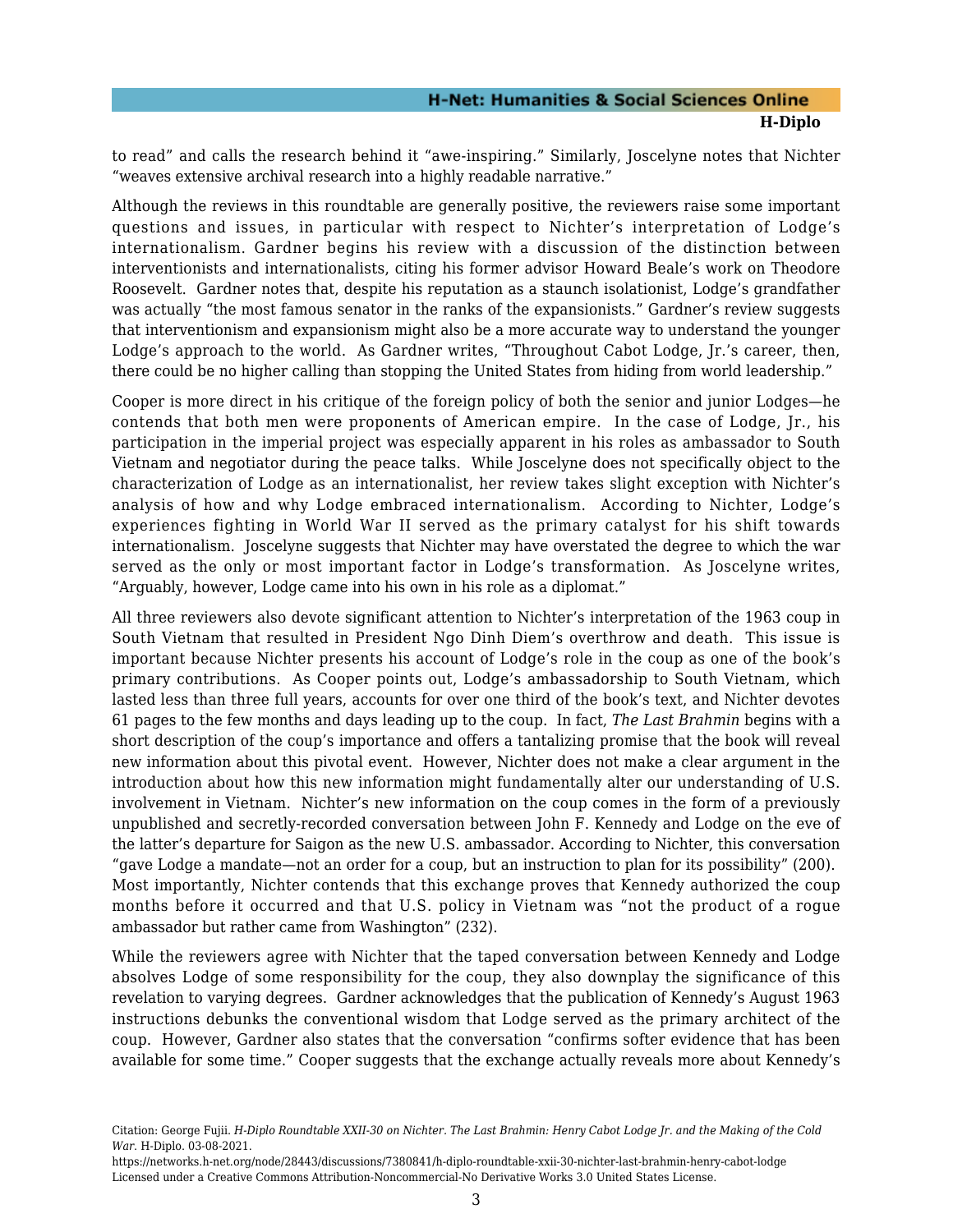position and motivations—specifically his ambivalence regarding Vietnam policy, his unwillingness to provide the Republicans with campaign fodder for the upcoming election, and the powerful influence of his hard-line advisers—than it does about Lodge's role. Perhaps most important, Joscelyne concludes that Nichter's detailed discussion of American decision-making around the coup fails to engage with larger questions about U.S. involvement in the region or Lodge's views about the conflict in Vietnam. Joscelyne's review also raises interesting questions about how Nichter treats Lodge's anti-Communism, more generally. She notes that Nichter might have engaged more directly with recent scholarship that considers the intersections among gender, masculinity, and Cold War-era foreign policy.

Despite their relatively minor criticisms of the book, Gardner, Cooper, and Joscelyne agree that *The Last Brahmin* fills an important gap in the scholarship on American policy makers during the Cold War. By exploring the trajectory of Lodge's career and shedding new light on his role in Vietnam, Nichter restores Lodge to a position of prominence within both the Republican Party and the twentieth-century foreign policy establishment. As I learned more about Lodge's life and career, I was struck by how out of place he would be in today's hyper-partisan and polarized political landscape. In the final chapter of *The Last Brahmin* Nichter presents several quotations that had special meaning for Henry Cabot Lodge. One in particular seems to sum up Lodge himself: "a man of old-fashioned virtue and trustworthiness" (345).

#### **Participants:**

**Luke A. Nichter** is a Professor of History and Beck Family Senior Fellow at Texas A&M University – Central Texas. His other books include *Richard Nixon and Europe: The Reshaping of the Postwar World* (Cambridge University Press, 2014), and the *New York Times* bestseller *The Nixon Tapes: 1971-1972* (Houghton Mifflin Harcourt, 2014) and sequel *The Nixon Tapes: 1973* (Houghton Mifflin Harcourt, 2015) – each co-edited with Douglas Brinkley. His next book, an international history of the 1968 U.S. presidential election, is under contract with Yale University Press**.**

**Jessica Elkind** is Associate Professor of History at San Francisco State University, where she teaches courses on American foreign relations, Southeast Asian history, the Cold War, American empire, and the Vietnam War. She is the author of *Aid under Fire: Nation Building and the Vietnam War* (University Press of Kentucky: 2016), as well as several articles and essays on U.S. involvement in Southeast Asia. Her current research examines American non-military intervention and humanitarian aid in Cambodia during the 1970s.

**John Milton Cooper, Jr**. has written on World War I, the progressive era, and Woodrow Wilson. He has dealt most extensively with the elder Henry Cabot Lodge in *Breaking the Heart of the World: Woodrow Wilson and the Fight for the League of Nations* (New York, Cambridge University Press, 2001). He is currently collaborating with Trygve Throntveit on a one-volume edition of Woodrow Wilson for Princeton University Press.

**Lloyd C. Gardner** is Professor Emeritus of History at Rutgers University. A Wisconsin Ph.D., he is the author or editor of more than fifteen books on American foreign policy, including *Safe for Democracy* (Oxford University Press, 1984), *Approaching Vietnam* (W.W. Norton, 1988), *Pay Any Price: Lyndon Johnson and the Wars for Vietnam* (Ivan R. Dee, 1995), and *The War on Leakers* (The New Press, 2016). He has been president of the Society for Historians of American Foreign Affairs

**Sophie Joscelyne** is a Ph.D. candidate and Doctoral Tutor in American History at the University of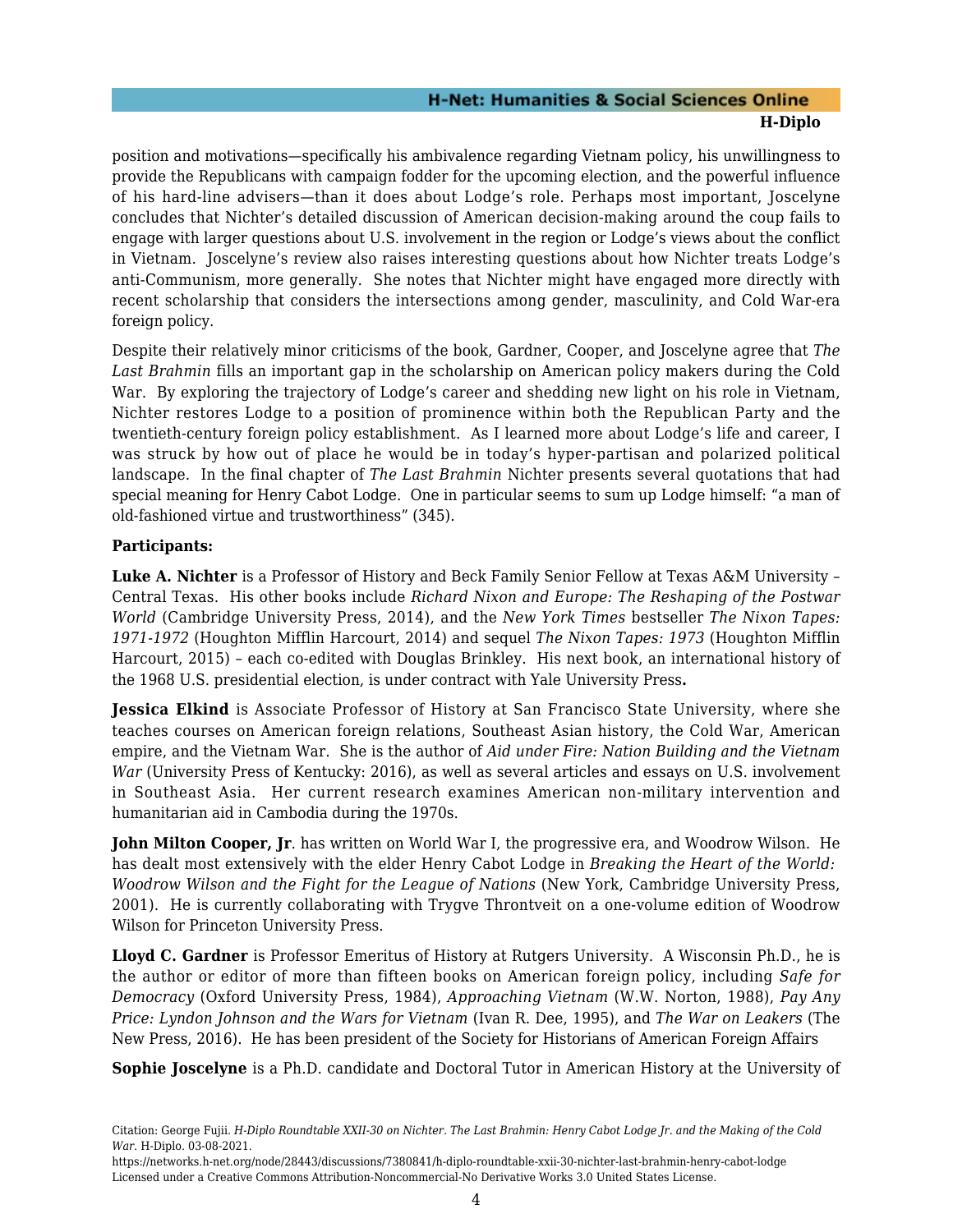Sussex. She recently submitted her doctoral thesis on the subject of American intellectuals and the concept of totalitarianism since the 1960s. Her article "Norman Mailer and American Totalitarianism in the 1960s" has been published in the journal *Modern Intellectual History* (online, September 2020). Her research interests include US Cold War history, 1960s radicalism, neo-conservatism, liberal interventionism in the twenty-first century, and the role of ideas in American foreign policy from the Cold War to the War on Terror.

#### <span id="page-6-0"></span>Review by John Milton Cooper, Jr., University of Wisconsin-Madison, Emeritus

<span id="page-6-1"></span>In February 1919, the elder Henry Cabot Lodge sneered at the Draft Covenant of the League of Nations, authored by President Woodrow Wilson: "As an English production it does not rank high. It might get by at Princeton but certainly not at Harvard." $\overset{[1]}{\rule{0.1cm}{0.5pt}}$  $\overset{[1]}{\rule{0.1cm}{0.5pt}}$  $\overset{[1]}{\rule{0.1cm}{0.5pt}}$  Forty-two years later, his grandson displayed a similar attitude, though in a jocular vein, when he received an honorary degree from Princeton. The younger Lodge was coming off two terms in the Senate, nearly eight years as American representative to the United Nations (UN), and having run for vice-president with Richard Nixon in the most recent election. That year, 1961, Princeton pulled out all the stops in awarding honorary doctorates to notables, others of whom included the secretaries of state and the treasury, the presidents of Notre Dame and Radcliffe, the historian Herbert Feis, and the editor of *Foreign Affairs*. The rest of the honorees wore black gowns, including two others who were also Harvard graduates and the Radcliffe president. Not Lodge—he stood out in his crimson Harvard gown, which

<span id="page-6-2"></span>clashed vividly with the orange Princeton hood. $\overset{[2]}{\ldots}$  $\overset{[2]}{\ldots}$  $\overset{[2]}{\ldots}$  For anyone else, this would have been a sartorial *faux pas*, but not for Lodge, for such is the way of the Boston Brahmin.

That word 'Brahmin' supplies the title of Luke Nichter's excellent biography of the younger Lodge. It is a wise choice because this identity played a central role in his life. The term comes from India, to denote the highest status in the caste system, a divinely ordained rank that gives its members direct access to the gods. Their New England counterparts enjoyed a similar dispensation, as summed up in verse:

And this is good old Boston, The home of the bean and the cod, Where the Lowells talk only to the Cabots, And the Cabots talk only to God.

Fittingly, the grandfather and grandson were known to those who called them by a first name, not as 'Henry' or 'Hank,' but always as 'Cabot.'

After the younger Lodge's father died when he was only seven, his grandfather soon became the dominant influence in his life. His widowed mother took him and his brother and sister to live in Paris for two years—which gave him fluency in French and a steeping in French culture, assets that later served him well in military and diplomatic service. Aside from that interval, young Lodge never strayed far from his grandfather, who directed his studies and pointed him toward a political career. Rather than rebelling against this grand-paternal regimen, as he admitted he might have done, he enjoyed it. Interestingly, the elder Lodge recommended journalism rather than law as the best

https://networks.h-net.org/node/28443/discussions/7380841/h-diplo-roundtable-xxii-30-nichter-last-brahmin-henry-cabot-lodge Licensed under a Creative Commons Attribution-Noncommercial-No Derivative Works 3.0 United States License.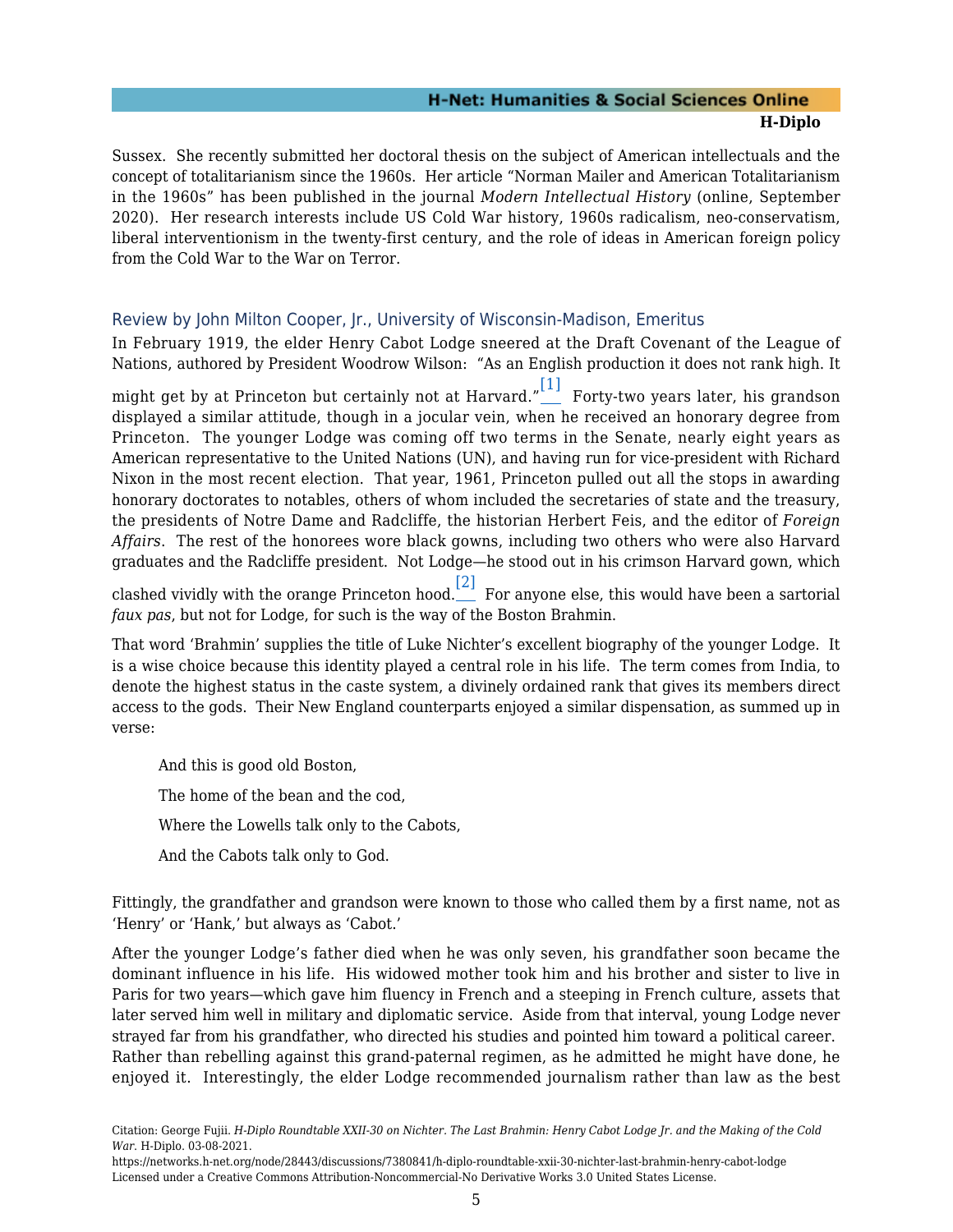preparation for politics, which proved to be good advice.

This is not to say that the younger Lodge became a clone of his grandfather. The difference in spirit behind their respective rank-pulling on Princeton was telling. Although the grandfather could be warm and engaging with family and social peers—most notably his bosom buddy Theodore (never 'Teddy') Roosevelt—he had a public manner that was often arrogant and aloof, and he was well hated by political adversaries and by some on his own side of the aisle. His grandson came off as just the opposite. One observer noted, "The average Yankee Republican acts as if he were doing the voters a favor by running for office. Cabot tries to make the voters feel that they were doing him a favor—and that is what the Irish like" (79-80). One Massachusetts Irishman, John Kennedy's factotum Larry O'Brien, said, "I always found him an extremely likeable man with whom it was impossible to be

<span id="page-7-0"></span>angry" (124). To put it colloquially, the second Lodge was a much nicer guy than the first. [\[3\]](#page-21-2)

For two decades, the younger Lodge led a charmed political life. Easily elected at the age of thirty to a seat in the Massachusetts legislature, he moved on to his grandfather's old bailiwick of the U.S. Senate four years later. Inasmuch as the year was 1936 and Franklin D. Roosevelt's tidal wave engulfed Massachusetts as elsewhere, Lodge's victory was a rare political feat. It helped that his opponent was James Michael Curley, who had a checkered past, to say the least, had made many enemies in his previous career, and did not enjoy Roosevelt's backing. Curley tried to belittle Lodge by calling him 'Henry' and 'Little Henry,' but the aspersions failed to stick. Six years later, he faced a somewhat tougher race against Representative Joseph Casey, who did have Roosevelt's backing. Lodge profited from Joseph Kennedy's spending against Casey in the Democratic primary and from his having seen combat in North Africa as an activated reservist before members of Congress were ordered back from military service. A little over a year after being re-elected, Lodge became the first senator since the Civil War to resign in order to go on active military duty. He saw combat again in Italy, France, and Germany, and he used his fluent French to serve as a high-level liaison with their forces. In 1946, he returned to the Senate to occupy his grandfather's old seat by beating the longserving incumbent, David Ignatius Walsh, who was showing his age and had been implicated in an alleged sexual scandal involving a man a few years earlier.

Then came 1952. Thus far, Lodge had faced variously compromised Irish-American opponents, and he had enjoyed crossover support from their ethnic community. Now, he faced a Hibernian challenger with none of their disadvantages and a plethora of assets of his own—Joe Kennedy's eldest surviving son, John Fitzgerald Kennedy—and this time, Lodge carried baggage of his own. The heaviest piece came from his having spent the previous two years masterminding and overseeing General Dwight D. Eisenhower's drive for the Republican presidential nomination that year. Lodge's tireless efforts on Ike's behalf caused him to neglect his own re-election campaign. Nichter maintains that this was the major reason for his losing to Kennedy, and he interprets it as a noble act of self-sacrifice.

Perhaps so, but Lodge probably suffered more from having earned the enmity of the GOP's conservative, mainly midwestern, and erstwhile isolationist forces led by Senator Robert A. Taft of

<span id="page-7-1"></span>Ohio, whom Eisenhower nosed out for the nomination.  $\boxed{[4]}$  $\boxed{[4]}$  $\boxed{[4]}$  One denizen of that wing of the party in Massachusetts was a newspaper publisher who made it his mission to defeat Lodge. Besides, the handsome, youthful war hero Kennedy was an exceedingly attractive candidate who ran an excellent campaign that took leaves from Lodge's previous runs. Kennedy could draw from the cavernously deep financial pockets of his father, who spent lavishly and strategically to send 'Jack' to the Senate

Citation: George Fujii. *H-Diplo Roundtable XXII-30 on Nichter. The Last Brahmin: Henry Cabot Lodge Jr. and the Making of the Cold War*. H-Diplo. 03-08-2021.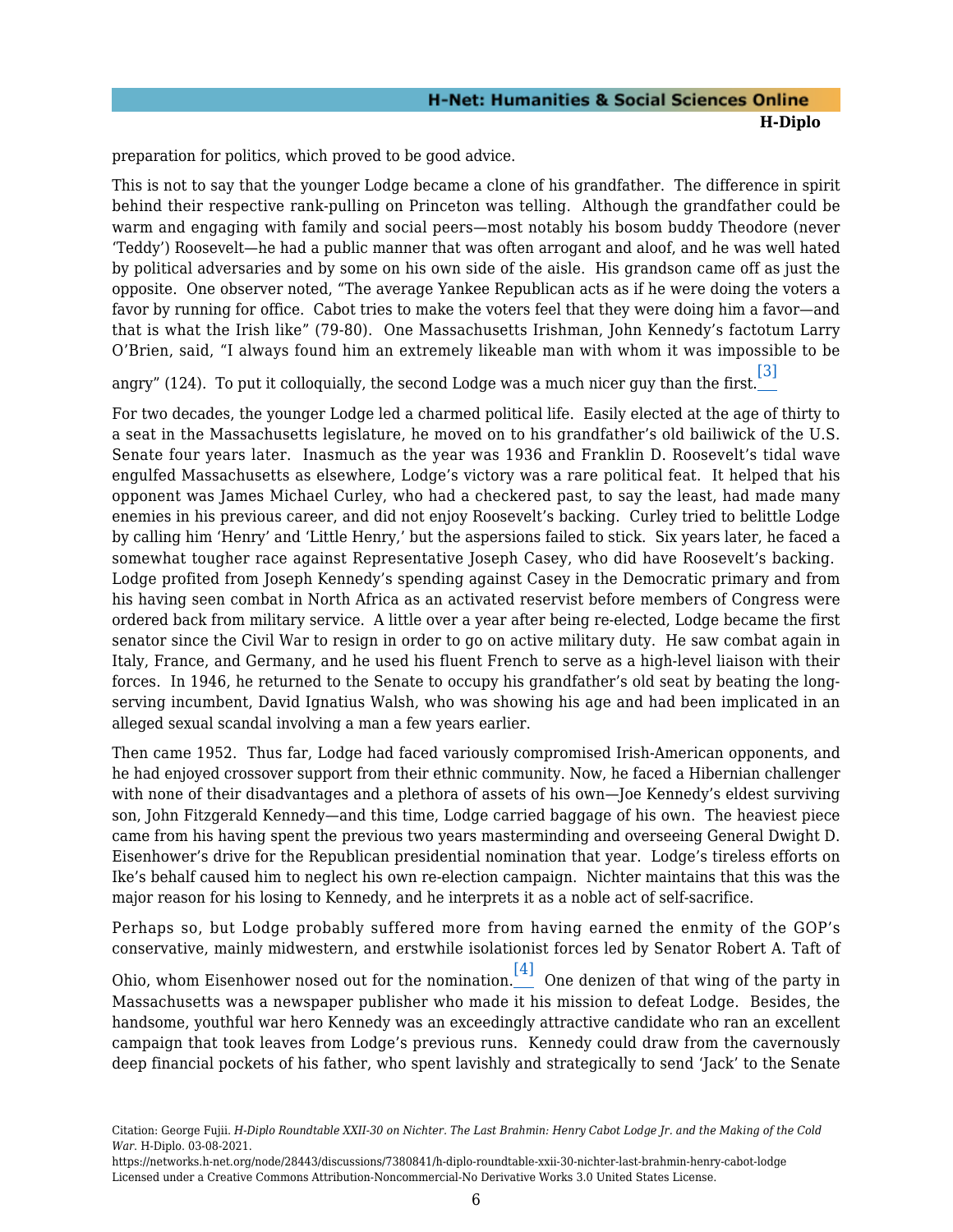and put him on the road to the White House.

For many politicians such a defeat, one which was made more galling by Eisenhower's sweep of Massachusetts and the unseating of a Democratic governor, would have been a career-ender. But, again, not for Lodge. The new president not only owed Lodge for his pre-nomination labors, but the two men had also forged strong personal bonds that went back to the war. John Foster Dulles had a pre-emptive claim on the secretaryship of state, so Eisenhower named Lodge to the UN post, which he elevated to cabinet status, and made him a co-equal partner in foreign policy. The next seven and a half years at the UN gave Lodge national standing and recognition that he had not enjoyed before. He became the public face of the administration's foreign policy, as he denounced Communist aggression and espionage and made America's case to the world. Also, in the short-lived thaw at the end of the 1950s, he hosted the Soviet leader Nikita Khrushchev on his well-publicized visit to the United States. These years provide one of the justifications for Nichter's subtitle about Lodge's role in the making of the Cold War.

His reward for that role was the vice-presidential nomination on the Republican ticket with Nixon in 1960. What, if any, part he played in the outcome of this cliffhanger election continues to be in dispute. One western Democrat was overheard chuckling about the contrast between the respective running mates: "Take Lyndon [Johnson] and put him in tails, and he still looks like a farmer. Take

<span id="page-8-0"></span>Lodge and put him in overalls, and he still looks like a diplomat." $\stackrel{[5]}{\ldots}$  $\stackrel{[5]}{\ldots}$  $\stackrel{[5]}{\ldots}$  There was carping at the time and later about Lodge's supposedly lackadaisical campaigning, which Nichter cites evidence to refute. Publicly and privately to Lodge, the presidential nominee had only good things to say about his running mate, but Nichter has found unpublished chapters from Nixon's memoirs that contain bitter criticisms. Lodge made his biggest splash by announcing that, if elected, Nixon would appoint a "Negro" to the cabinet—a pledge Nixon walked back because he was courting southern white votes (178). The subsequent adulation of John Kennedy and "Camelot" have obscured how nearly those things did not come to pass. Nixon almost won this election, and, if he had, his vice president could well have played a big part in the administration, perhaps as a foreign policy czar over a figurehead secretary of state—the way Henry Kissinger later did during Nixon's first term.

Lodge was not yet sixty, but he believed his public career was over. Once more, that did not happen. Despite their rivalry, he and Kennedy liked each other, and the young president valued the older man's foreign policy experience and standing within his party. In June 1963, Kennedy summoned Lodge to the White House to offer him what Secretary of State Dean Rusk called "the toughest post in our service"—the ambassadorship to South Vietnam (192). Lodge accepted without hesitation and thereby began an engagement that would occupy him off and on, but mainly on, for the next six years.

Those years take up 150 pages, over one-third of the text of this book. Given the importance of these events, this is probably not an excessive allocation of attention, but I do have questions about the allocation within this part of the book. Sixty-one pages are devoted to the first three months of Lodge's first tour in Saigon and deal with the coup that overthrew President Ngo Dinh Diem and led to his murder, along with his brother Ngo Dinh Nhu. These are the only pages I had difficulty reading. Nichter writes well here, as he does consistently throughout the book, but the confusion of what was happening and the multiplicity of characters, both American and Vietnamese, make what was transpiring hard to follow. I wondered whether this part of Lodge's life would lend itself better to a separate book; it would help to have a list of the *dramatis personae.* Nichter argues persuasively

Citation: George Fujii. *H-Diplo Roundtable XXII-30 on Nichter. The Last Brahmin: Henry Cabot Lodge Jr. and the Making of the Cold War*. H-Diplo. 03-08-2021.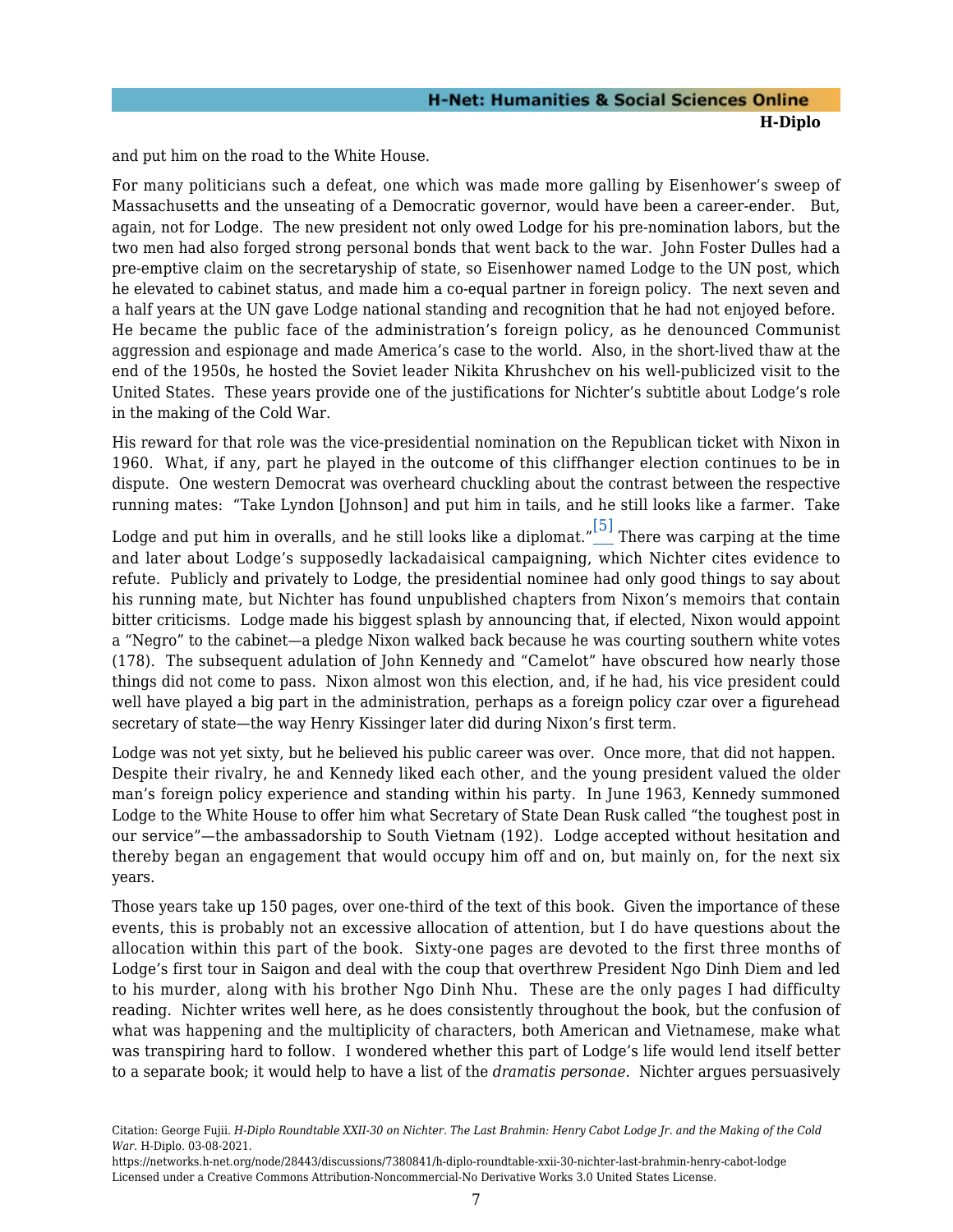that Lodge did not exactly engineer the coup and did not order Diem's and Nhu's assassination, but he does come off as an accomplice. My main take away from these pages involves Kennedy. He comes off as ambivalent, fixated on not giving the Republicans an issue in the 1964 election, and

<span id="page-9-0"></span>overly influenced by hard-line advisers, who argued for Diem's overthrow. $\overline{\phantom{a} \,\phantom{a}^{[6]}}$  $\overline{\phantom{a} \,\phantom{a}^{[6]}}$  $\overline{\phantom{a} \,\phantom{a}^{[6]}}$  In this, Kennedy looks a lot like Lyndon Johnson after him, and he does not appear to have learned all that much from his Bay of Pigs fiasco.

Other matters interrupted Lodge's later involvement with Vietnam. In 1964, liberal and internationalist Republicans mounted a drive to draft him for the party's presidential nomination, in an effort to derail the right-wing takeover with Barry Goldwater. Lodge, who stayed in Saigon until the convention, won a few primaries, but his candidacy suffered from Eisenhower's refusal to lend public support and from fragmentation among the anti-Goldwater forces. All the while, Lodge was advising Johnson on Vietnam, and in 1965 he accepted another assignment to Saigon, which lasted almost two years. During that time, he advised against too rapid escalation by U.S. forces and made contacts with the North Vietnamese, but he steadfastly backed the American presence and looked forward to a Korea-style stalemate born of the enemy's fatigue. He continued to advise Johnson on Vietnam and accepted assignments as an ambassador-at-large and ambassador to West Germany, where he first encountered Henry Kissinger.

Lodge's last involvement with Vietnam came under Nixon, whom he knew and liked from their time together in the Senate and the Eisenhower administration. Two days before Nixon's inauguration, Lodge went to Paris to head the American delegation to the peace talks, which had begun under Johnson. He enjoyed being in Paris, but the intransigence of the North Vietnamese frustrated him. Back channels and secret talks soon took precedence over Lodge's publicized parley, and the behindthe-scenes operator, Kissinger, supplanted him. Lodge resigned after eleven months, and he played no part in the later talks that finally ended the war. When the possibility of Lodge's involvement in those negotiations came up in 1971, Kissinger, who had always been outwardly friendly toward him, said, "Over my dead body" (341).

By that time, Lodge was serving as special envoy to the Vatican. He was not a fully accredited ambassador; that post that would not be created until 1984. He did not move to Rome and had only a minimal staff. His role was largely ceremonial, although he informally helped Nixon campaign for Catholic votes in 1972. Lodge filled no further posts after the Republicans left office in 1977. In retirement, he wrote two short books, but he rejected the idea of a comprehensive, tell-all memoir. He particularly enjoyed having his grandchildren nearby, but ill health and financial problems clouded his retirement. He died in February 1985 at the age of eighty-two.

This biography does full justice to Lodge and the role he played in some of the most significant events of his time. It is a pleasure to read, and the research behind it is truly awe-inspiring. Nichter has literally gone around the world to find material, consulting archives in five foreign countries, including Vietnam. In the United States country, he has worked in forty-three repositories. He has made extensive use of oral history, particularly the materials at WGBH Boston gathered for Stanley Karnow's television series on Vietnam. He has also done extensive interviewing of his own. Both the research and the writing make this a truly outstanding work, and Nichter deserves great credit for his accomplishment.

Let me underline my high esteem for this book by suggesting a few things that could have made it

Citation: George Fujii. *H-Diplo Roundtable XXII-30 on Nichter. The Last Brahmin: Henry Cabot Lodge Jr. and the Making of the Cold War*. H-Diplo. 03-08-2021.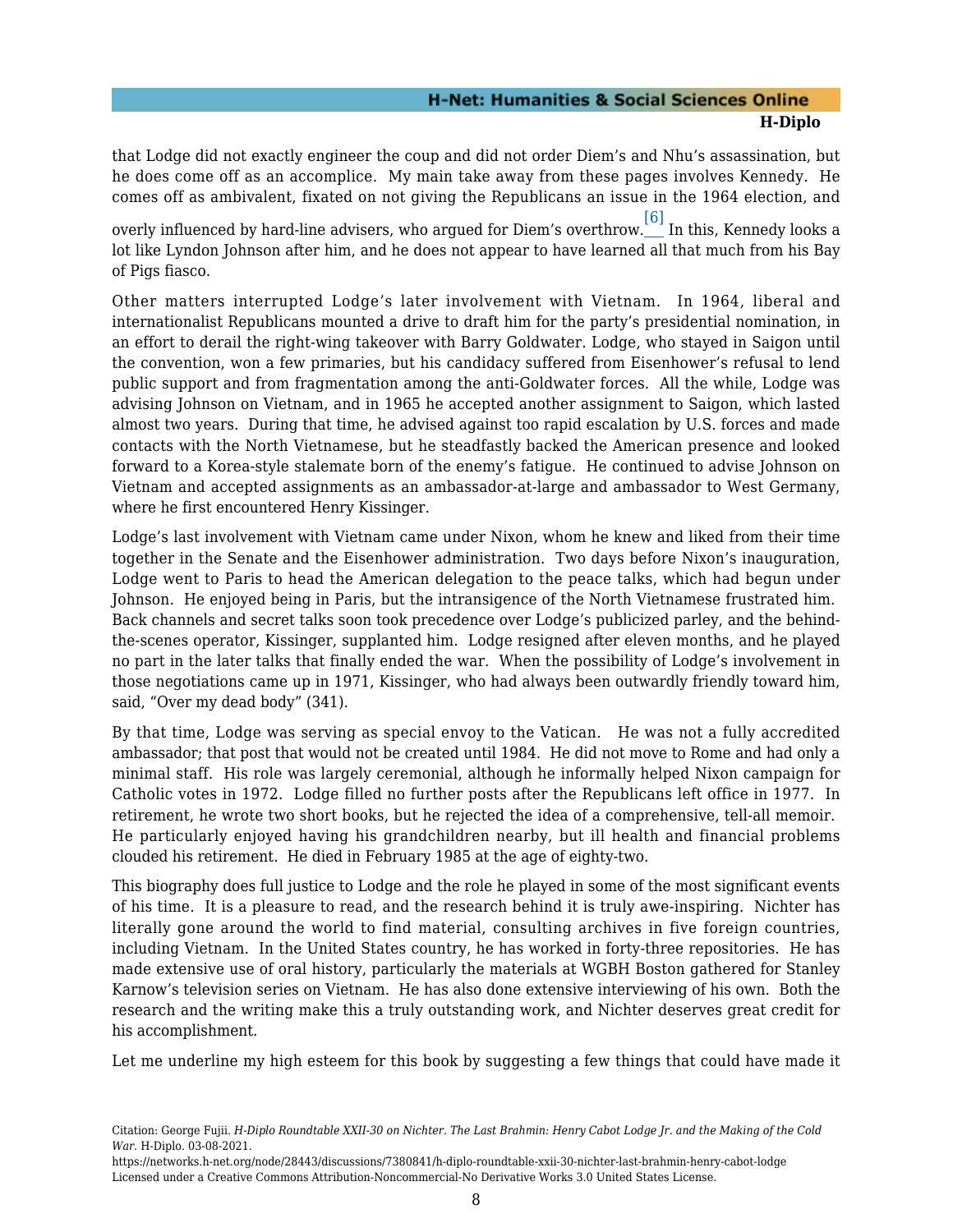better still. On the nit-picking level, there are some unfortunate errors of fact. For example, Nichter has Leverett Saltonstall becoming Lodge's Senate colleague in 1938; he did not enter the Senate until six years later, when he was elected to fill Lodge's unexpired term, has James Watson of Indiana serving in the Senate in 1940; he had been defeated in 1932, and has Johnson becoming the first president to visit the Pope at the Vatican in 1965; that honor belongs to Grandfather Lodge's nemesis, Woodrow Wilson, who visited Benedict XV in 1919. Historians need fact-checkers, too.

On an interpretative level, I want to raise questions about Lodge's relationship with his grandfather and the use of the term "Brahmin." To approach these questions, let me quote from the last paragraph of the book: "Lodge was the culmination of his grandfather's ambitions, a softer, gentler kind of Republicanism designed to appeal to the masses. Through his dramatic conversion from isolationism to internationalism, Lodge emerged from his grandfather's long shadow. Yet he remained a Brahmin with a duty to preserve American institutions and traditions. Only now, after a sufficient passage of time since the end of the Vietnam War, can we see that the country lost more than it gained through the exit of these families from politics and public service" (351).

On the first matter—his relationship with his grandfather—let me raise two related questions: did he emerge from the elder Lodge's shadow and did this involve an abandonment of the older man's isolationism? Neither Lodge would have seen it that way. The term 'isolationist' had not come into much use during the elder's lifetime, but if it had, he would have emphatically rejected the label. The biggest concern throughout the career of the first Lodge was to have the United States pursue a "large policy" in the world, as William Widenor has pointed out in his superb intellectual

<span id="page-10-0"></span>biography. [\[7\]](#page-21-6) His happiest times came when he and Theodore Roosevelt teamed up to work toward that end, first through the Spanish-American War and the acquisition of the Philippines and then through Roosevelt's presidential initiatives in securing the route for the Panama Canal, proclamation of the 'Roosevelt Corollary' to the Monroe Doctrines, mediation of the Russo-Japanese War, intervention in the Moroccan Crisis of 1906, and sending the "Great White Fleet" around the world. A supreme irony of the senior Lodge's career was that he became best known for his opposition to Wilson over membership in the League of Nations. Like Roosevelt, he sometimes favored an international peace-keeping organization, and he supported the mutual security guarantee with Britain and France that Wilson had agreed to at Paris in 1919.

Likewise, the grandson did not see himself as having broken with his forbear. At the end of 1952 or beginning of '53, he took time to write critiques of John A. Garraty's biography of the first Lodge, several of which are reproduced in that book. In one regarding the League, the grandson stated, "The statement that Lodge appeared to refuse to assume any responsibility for building a contrivance for developing collective security and international peace, is not borne out by the record. . . . He was a constructive critic. By no stretch of the imagination can this be construed as the attitude of a man

<span id="page-10-1"></span>who 'refused to assume any responsibility.'" [\[8\]](#page-21-7) In his own first term in the Senate, the younger Lodge does not appear to have shared wholeheartedly in the embrace of isolationism by the majority of his fellow Republicans and quite a few Democrats. Already an active Army reservist, he consistently supported strong defense measures, and in early 1941 he broke with his party brethren to vote for Lend-Lease. Nichter stresses the impact of front-line service in World War II on Lodge's foreign policy, but his 'conversion,' such as it was, seems to have been less than dramatic.

This matter has more than strictly biographical interest. There is another, less flattering term for the

Citation: George Fujii. *H-Diplo Roundtable XXII-30 on Nichter. The Last Brahmin: Henry Cabot Lodge Jr. and the Making of the Cold War*. H-Diplo. 03-08-2021.

https://networks.h-net.org/node/28443/discussions/7380841/h-diplo-roundtable-xxii-30-nichter-last-brahmin-henry-cabot-lodge Licensed under a Creative Commons Attribution-Noncommercial-No Derivative Works 3.0 United States License.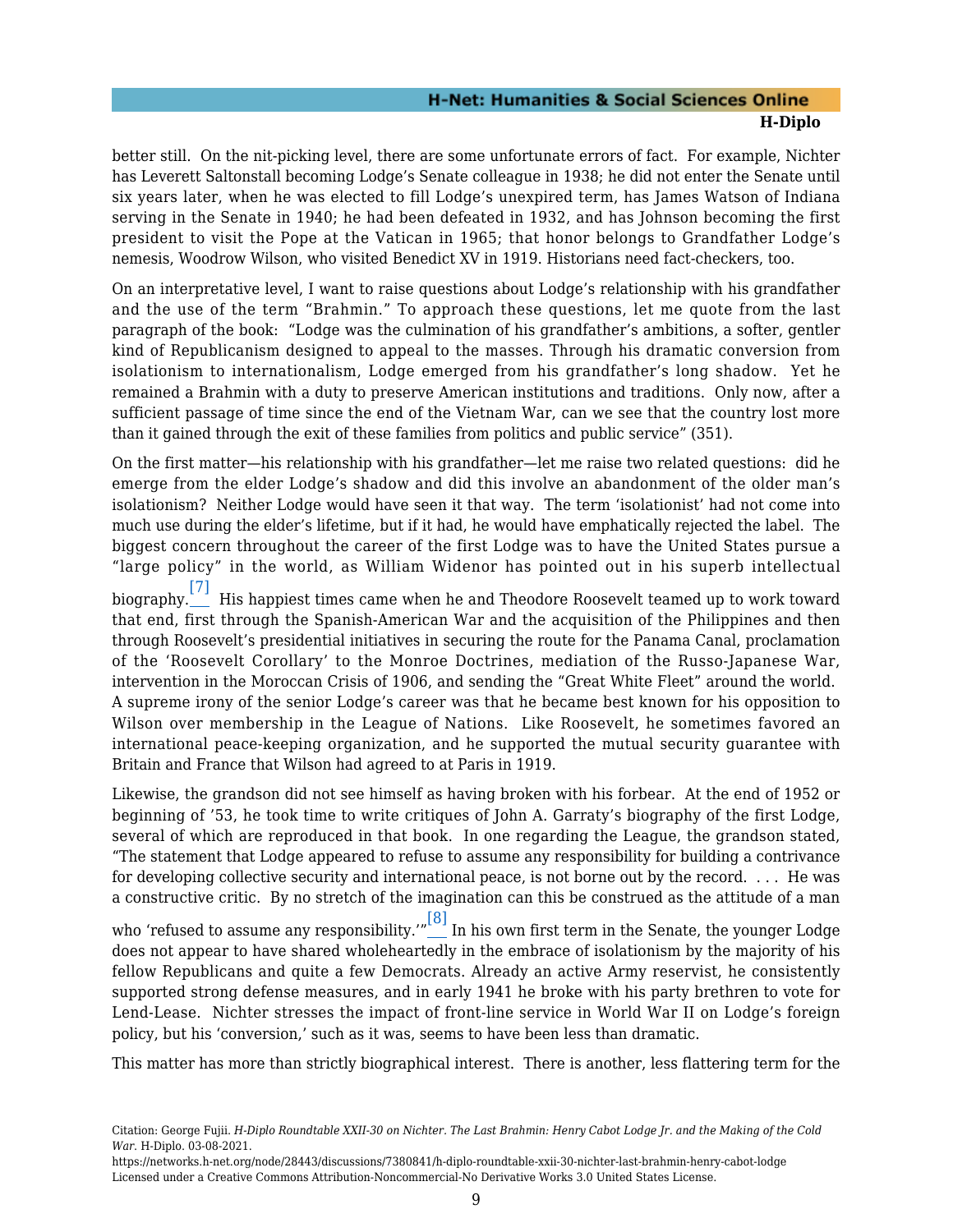"large policy" that the elder Lodge and Theodore Roosevelt championed; that term is 'imperialism.' They were imperialists not only when they pushed for overseas expansion in the 1890s or when Roosevelt wielded his 'big stick' as president. Their ideas for collective security and international organization embodied a refined, sophisticated, perhaps slightly chastened imperialism. They envisioned a directorate of the great powers that would keep "less civilized" nations and peoples in line—a kind of world-wide Roosevelt Corollary.

<span id="page-11-0"></span>One does not have to be a devotee of Noam Chomsky or William Appleman Williams's 'Wisconsin School' to recognize that since the 1940s the United States has often played such a role in the

world.\_\_\_ Nowhere was that truer than in Vietnam. At one point, Nichter notes, "Lodge recognized the problem of appearing to be a viceroy of the Saigon government" (267). Yet that was precisely what he often was during his two tours in Saigon and perhaps even a bit during the peace talks. This is not to take away from the nobility of Lodge's service, but it does show another aspect of his character and career. He was something more than the Mr. Nice Guy of Massachusetts politics, the suave and handsome spokesperson at the UN, and the unfailingly selfless public servant.

On the matter of being a Brahmin, Nichter seems to broaden that identity too much. He appears to use is as a synonym for the Eastern Establishment and Wise Men of the first three-quarters of the twentieth century. These were the men (no women need apply) of old money and old family background, education at blue ribbon prep schools and Ivy League colleges, and often ties to top-tier law firms. They included, among others besides the Lodges, the two Roosevelts, Henry Stimson, Dean Acheson, Averell Harriman, and the Dulles brothers. They could reach out beyond the Northeast and colonize elsewhere, as the Bushes, father and son, did in Texas, where they joined hands with homegrown products of similar background, such as James A. Baker III.

As Brahmins, Lodge and others shared attitudes and values with those non-Massachusetts patricians, but they also enjoyed a specialized, localized identity. They had a hold on their state's politics that was unmatched anywhere else in the country. When the younger Lodge served in the Senate, fellow Brahmin Republicans filled other elective offices in the Bay State. His equally deep-dyed Brahmin Senate colleague Saltonstall had previously served as governor. A cadre of others occupied House

<span id="page-11-1"></span>seats in and around Boston.\_\_\_\_\_ One of those congressmen, Christian Herter, won the governorship in 1952, the year of Lodge's defeat. He later succeeded Dulles as secretary of state. That was because, Nichter reports, the dying Dulles extracted a promise from Eisenhower not to appoint Lodge

<span id="page-11-2"></span>for fear that the UN representative would overshadow his legacy (164). $\begin{bmatrix} 11 \end{bmatrix}$  This Brahmin ascendancy in Massachusetts prevailed in the face of changing demographics that made the electorate steadily less Yankee and Protestant and more ethnic, particularly Irish, and Catholic. That trend had begun in the elder Lodge's time, when David Walsh was elected governor in 1914 and defeated a Republican senator in 1918. Ten years later, Massachusetts became one of only two non-

<span id="page-11-3"></span>southern states to go for Al Smith against Herbert Hoover. [\[12\]](#page-22-3)

Yet the "softer, gentler kind of Republicanism" of these Brahmins held sway until the younger Lodge's time. Nichter is right to call this Lodge "the last Brahmin." His son, George Cabot Lodge,

<span id="page-11-4"></span>lost to Edward Kennedy in 1962 in a Senate race to fill John Kennedy's unexpired term. [\[13\]](#page-22-4) In later decades, Brahmin Republicans would occasionally break through, as with Francis Sargent and

Citation: George Fujii. *H-Diplo Roundtable XXII-30 on Nichter. The Last Brahmin: Henry Cabot Lodge Jr. and the Making of the Cold War*. H-Diplo. 03-08-2021.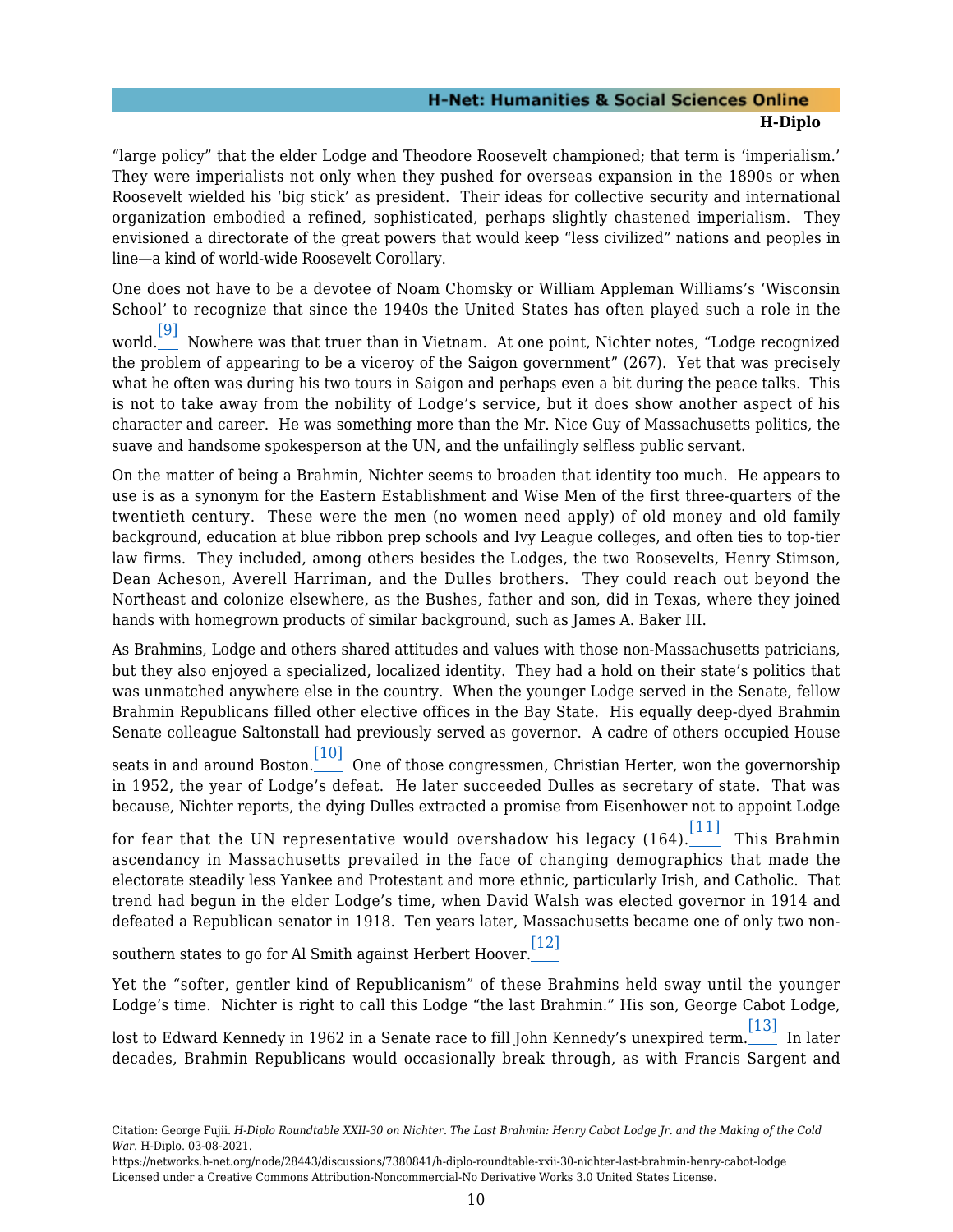William Weld, who got elected governor. But they were rarities and owed their victories to Democrats' fumbling and often ethnically based internecine strife. With the younger Henry Cabot Lodge, the sun set on Brahmin sway over the Bay State. He remained true to his breed to the end. He was buried alongside his father and grandfather in the family tomb in Cambridge's Mount Auburn Cemetery. Another Boston saying holds that a Brahmin is someone who has a share in the Athenaeum, a plot in Mount Auburn, and a relative in McLean's (a celebrated, old-line mental hospital). Henry Cabot Lodge Jr. satisfied two out of three.

#### <span id="page-12-0"></span>Review by Lloyd Gardner, Rutgers University

#### *The Mission: Henry Cabot Lodge Jr., and the American Century*

A long, long, time ago counting in the ages of historical interpretation, Professor Howard K. Beale liked to chastise graduate students for confusing "interventionists" with "internationalists." I had called President Franklin D. Roosevelt an internationalist in my master's thesis. "You mean interventionist, don't you?" Beale had seemingly become a pacifist, and, however much one might argue over definitions -- and degrees -- for him all those who supported post-World War II foreign policy in any way were, quite simply, interventionists, not internationalists. The latter category he reserved for opponents of military alliances, and, opponents of undeclared wars like Korea and the beginnings of American involvement in Vietnam. Amongst history professors at the University of Wisconsin (before the arrival of William Appleman Williams) Howard K. Beale drew the most committed leftists among graduate students.

All this might seem a little strange because just at this time Beale had published *Theodore Roosevelt and the Rise of America to World Power,* a volume in Johns Hopkins University's famed Albert Shaw

<span id="page-12-1"></span>Lectures on Diplomatic History. $\frac{[14]}{}$  $\frac{[14]}{}$  $\frac{[14]}{}$  Filled with admiring conclusions about Theodore Roosevelt's "Greater America" foreign policy it celebrated his perspicacity in managing foreign and domestic affairs. The book was supposed to be a trial run for a full-scale biography of Roosevelt. But Beale did not live to finish his magnum opus. Nevertheless, and despite his paradoxical abhorrence of interventionism masquerading as internationalism, Beale had become an admirer of Roosevelt and his entourage, which included the most famous senator in the ranks of the expansionists -- Henry Cabot Lodge. "In spite of Roosevelt's vigorous talk, his reputation for brandishing the big stick, his determination to have a big navy so that he could support whatever policy he chose pursue ... he chose his actions with caution. Contrary to the myth that has grown up about him, in international

<span id="page-12-2"></span>crises he was calm and careful in his decisions." $\frac{15!}{\sqrt{25}}$ 

What finally emerges from all this? First, Beale now believed that American historians had mistaken Roosevelt for a reckless interventionist. Instead, Roosevelt and Lodge foresaw two great trends merging to shape the world. If American leaders did not meet the challenge of Populism and social unrest, what happened abroad, combined with a reactionary set of policies at home, would produce a calamitous outcome. Roosevelt understood, he argued, that there was an intimate connection between domestic and foreign policy. Abroad, the looming challenge was the inevitable decline in British power vis-à-vis new competitors, Germany and Japan whose ascent would shake the world order. Complicating the picture were the impending signs of Chinese revolutionary upheaval. One way or another the outcome there would one day present the world with a new force to reckon with in Asia. Indeed, it had already begun, as Roosevelt wrote the German Ambassador, Hermann Speck von Sternburg, about the Boxer Rebellion. "All of us Western fellows have been fools to let the

<span id="page-12-3"></span>Citation: George Fujii. *H-Diplo Roundtable XXII-30 on Nichter. The Last Brahmin: Henry Cabot Lodge Jr. and the Making of the Cold War*. H-Diplo. 03-08-2021.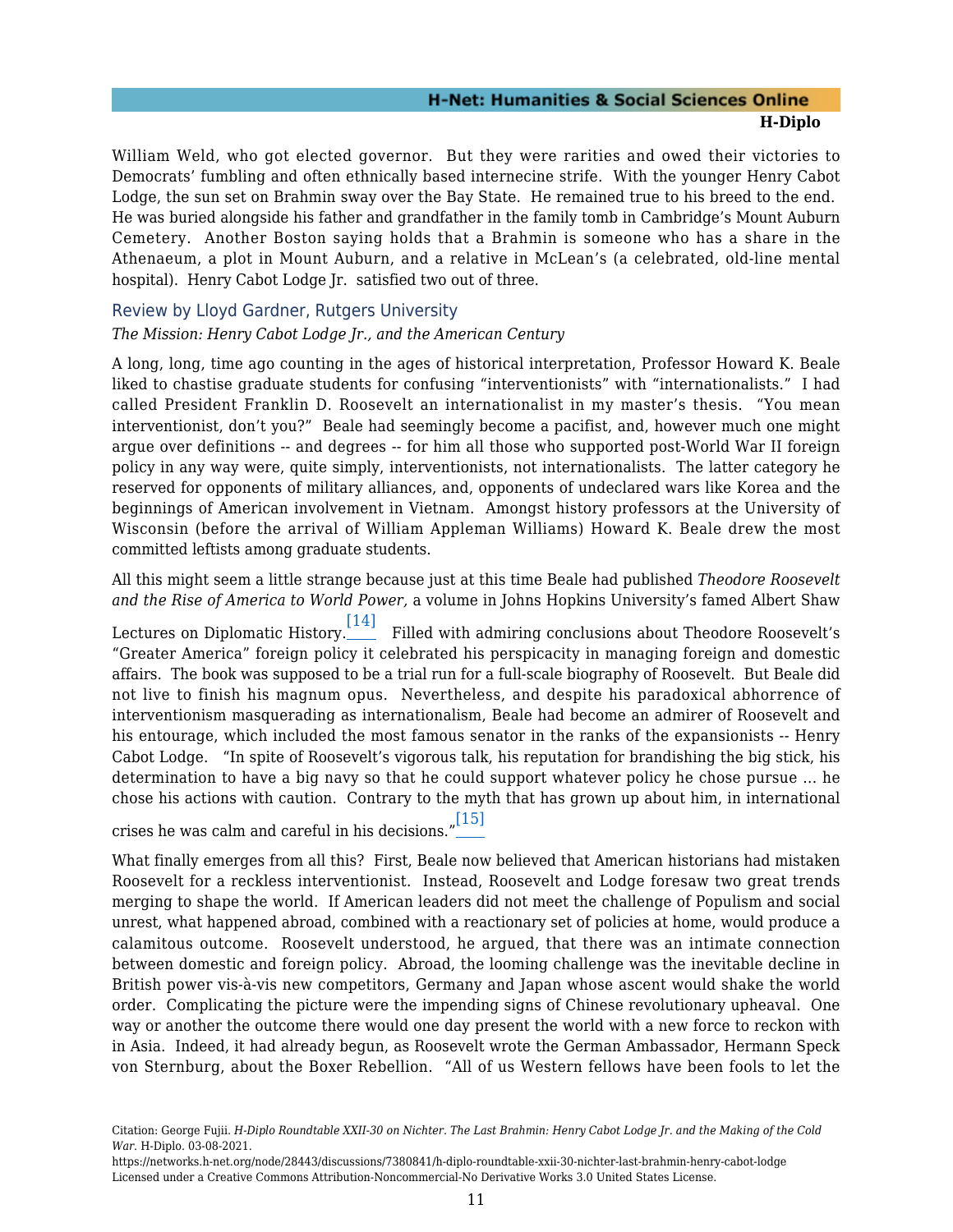## Chinese movement gather such a head." [\[16\]](#page-22-7)

But the immediate danger was not Germany, nor Japan, nor even Russian moves in China that loomed in the background. The first danger was William Jennings Bryan and the Populists. To turn the country over to Bryan, and "his gang" would be "a hideous misfortune," Senator Lodge insisted, "for

<span id="page-13-0"></span>they have no foreign policy and understand no foreign questions" $\frac{[17]}{]}$  $\frac{[17]}{]}$  $\frac{[17]}{]}$  Labeled an isolationist for his opposition to Woodrow Wilson's all or nothing peace treaty, Henry Cabot Lodge Sr. was anything but an isolationist. The mission that the elder Senator Lodge set forth, opposing William Jennings Bryan "and his gang," passed to his grandson Henry Cabot Lodge Jr., when the "threat" re-emerged in the prospective candidacy of Robert A. Taft for the Republican nomination in 1952. Cabot Lodge, as he was usually known, played a key role in promoting the candidacy of General Dwight Eisenhower for the 1952 Republican presidential nomination -- thereby thwarting the Taft wing of the party. In some measure, Lodge's activities on Eisenhower's behalf cost him heavily in his own campaign for reelection to the Senate, as the seat went to John F. Kennedy - the beginnings of a stranger than fiction relationship between the two men.

After his defeat, General George Marshall wrote Lodge that he hoped that Eisenhower's victory would provide him with greater opportunities for service to the nation than would a seat in the U.S. Senate. "Personally, I want to see you Secretary of State preferably . . . if ever the country needed a man it needs you." This powerful endorsement is quoted in Luke Nichter's new biography, *The Last Brahmin: Henry Cabot Lodge Jr. and the Making of the Cold War* (129). Nichter argues in his introduction that World War II and Lodge's military service – he was the first sitting senator to resign his seat since the 1860s to serve in the military – converted him from an isolationist into an "internationalist." In 1940 after Germany swept through Poland and France he still thought England and France would have to defend themselves and their empires by themselves, going so far as to declare, "I have one supreme determination -- to do all that I can to keep war away from these shores for all time" (49).

Yet the younger Lodge often described himself as a "practical progressive," a term that comes up several times in *The Last Brahmin.* In addition to Eisenhower's opposition to Taft's foreign policy positions, he was not a rabid anti-New Dealer. Perhaps these views are not so far from the phrase "social imperialists" Bernard Semmel used so effectively to describe certain British members of the *intelligentsia* as well as political leaders concerned about the health of the nation at home in order to

<span id="page-13-1"></span>meet the needs of successful empire management. [\[18\]](#page-22-9) Eisenhower did not follow Marshall's suggestion, however, and name Lodge secretary of state. That post went to John Foster Dulles, a dour Presbyterian who had a little truck with diplomatic subtlety. Instead Eisenhower asked Lodge to go to the United Nations as the American ambassador, giving him a seat as well at the top table in foreign policy discussions inside the Cabinet. When Lodge Jr., served as the American ambassador to the United Nations the circumstances of membership in the United Nations were entirely different from what had obtained at the time of Wilson's League of Nations. At least for the moment, the United States was even more than first among equals. It was the world's only superpower, militarily, economically, and politically. And Lodge, Jr seemed always mindful of his grandfather's maxim: You must prevent the management of American foreign policy from falling into the hands of those who "have no foreign policy and understand no foreign questions."

Throughout Cabot Lodge, Jr's, political career, then, there could be no higher calling than stopping

Citation: George Fujii. *H-Diplo Roundtable XXII-30 on Nichter. The Last Brahmin: Henry Cabot Lodge Jr. and the Making of the Cold War*. H-Diplo. 03-08-2021.

https://networks.h-net.org/node/28443/discussions/7380841/h-diplo-roundtable-xxii-30-nichter-last-brahmin-henry-cabot-lodge Licensed under a Creative Commons Attribution-Noncommercial-No Derivative Works 3.0 United States License.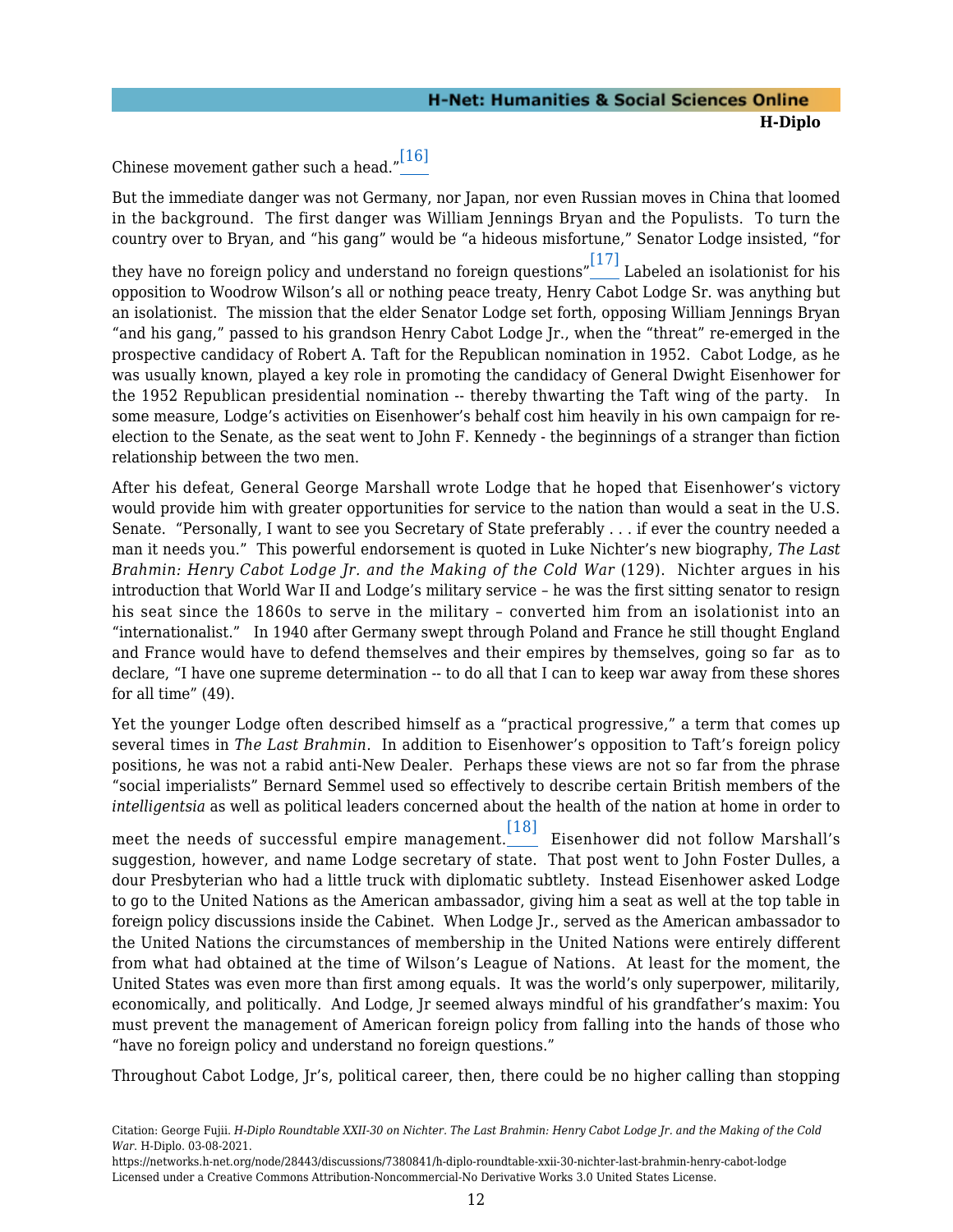the United States from hiding from world leadership. Perhaps his grandfather had been rightly criticized for opposing Wilson's league, but the mission remained at home and abroad. Before he left the Senate to go back on active duty in World War II, Lodge was one of those in Congress who took an important trip to wartime Europe in 1943 that included talks with Prime Minister Winston Churchill about the postwar era and what it would bring in terms of new configurations -- in order to achieve older objectives. When he came back from that trip he gave a long speech on the Senate floor about the war aims of America's allies. "One of them -- Britain -- frankly intends to maintain the Empire, and the other -- Russia -- has clear intentions regarding Eastern Europe" (64).

Add to that the unstoppable tide of revolutionary nationalism as Japan was driven out of its proposed East Asian Co-Prosperity Sphere and America's problems could already be foreseen in meeting the intertwined challenges ahead. It did not help matters at all that President Harry Truman would assure the nation that with the dropping of the atomic bomb the questions of old entangling alliances had been solved -- there would be no need for them. In 1947 Congress passed the Marshall Plan, and then two years later agreed to a self-entangling alliance, NATO. So far not too bad, despite some grumbling among isolationist diehards. But then came the 'loss' of China and the stalemated Korean War. People like Senator Joseph McCarthy could place the blame on all those 'Communists' in the State Department -- and even in the White House during the New Deal. And with the conviction, albeit for perjury, not espionage, of Alger Hiss, a high level assistant at 1945 Yalta conference, where the future of Europe was discussed, there were many of those who came to agree, at least in part, with the Wisconsin senator. The desire for simple solutions was behind the McCarthyite movement and it struck at all levels. Nichter points to the Taft backlash against Lodge in the 1952 Massachusetts senatorial campaign that helped John Kennedy defeat the Republican Lodge as a warning sign that the fight against Taft-ism had just begun.

McCarthy's role in that election became part of the tangled relationship between Lodge and the Kennedys that would prove so fateful in the next decade and after. Quite literally McCarthy was in bed with the Kennedys -- or at least he had dated two of Kennedy's sisters - and served as godfather to one of Robert Kennedy's children. And old Joseph Kennedy made a sizable contribution to the McCarthy re-election campaign in 1952. Nichter notes that "William F. Buckley wrote that McCarthy's friendship with the Kennedys cost Lodge the election" (125). That might be too strong, but during the race, "Many voters considered Lodge to be to the left of Kennedy, which did not serve him well" (125). In the state of Massachusetts the Irish vote was always important, if not determinative, and with the added anti-Communist sentiment ginned up by Kennedy's assaults on Truman's policies in Asia, it was a perfect storm.

That was the first Kennedy-Lodge skirmish -- well not really a skirmish, some would argue, but a strange Tarot card forecast of future entanglements for Lodge -- with the climactic scene played out a decade later in the early struggles Washington had in trying to work out an answer to the Vietnamese crisis. In the summer of 1963 President Kennedy called upon Lodge to serve as U.S. ambassador to Vietnam. Lodge had a considerable familiarity with French politics and the French military. Early in his life he had spent much time early in his life in France, and during the war he had liaised with French army units. In that sense he was well prepared for such a mission. About Vietnam, however, he hardly knew anything. In that he was not alone, for very, very few policymakers knew much about Vietnam. Lodge had been to Southeast Asia in 1929, during his pre-political career as a newspaper reporter. He traveled by train through Cambodia and then to Saigon. Afterwards, he wrote that the French were good colonizers: "There is prosperity, health, and education. Your life and property is as

Citation: George Fujii. *H-Diplo Roundtable XXII-30 on Nichter. The Last Brahmin: Henry Cabot Lodge Jr. and the Making of the Cold War*. H-Diplo. 03-08-2021.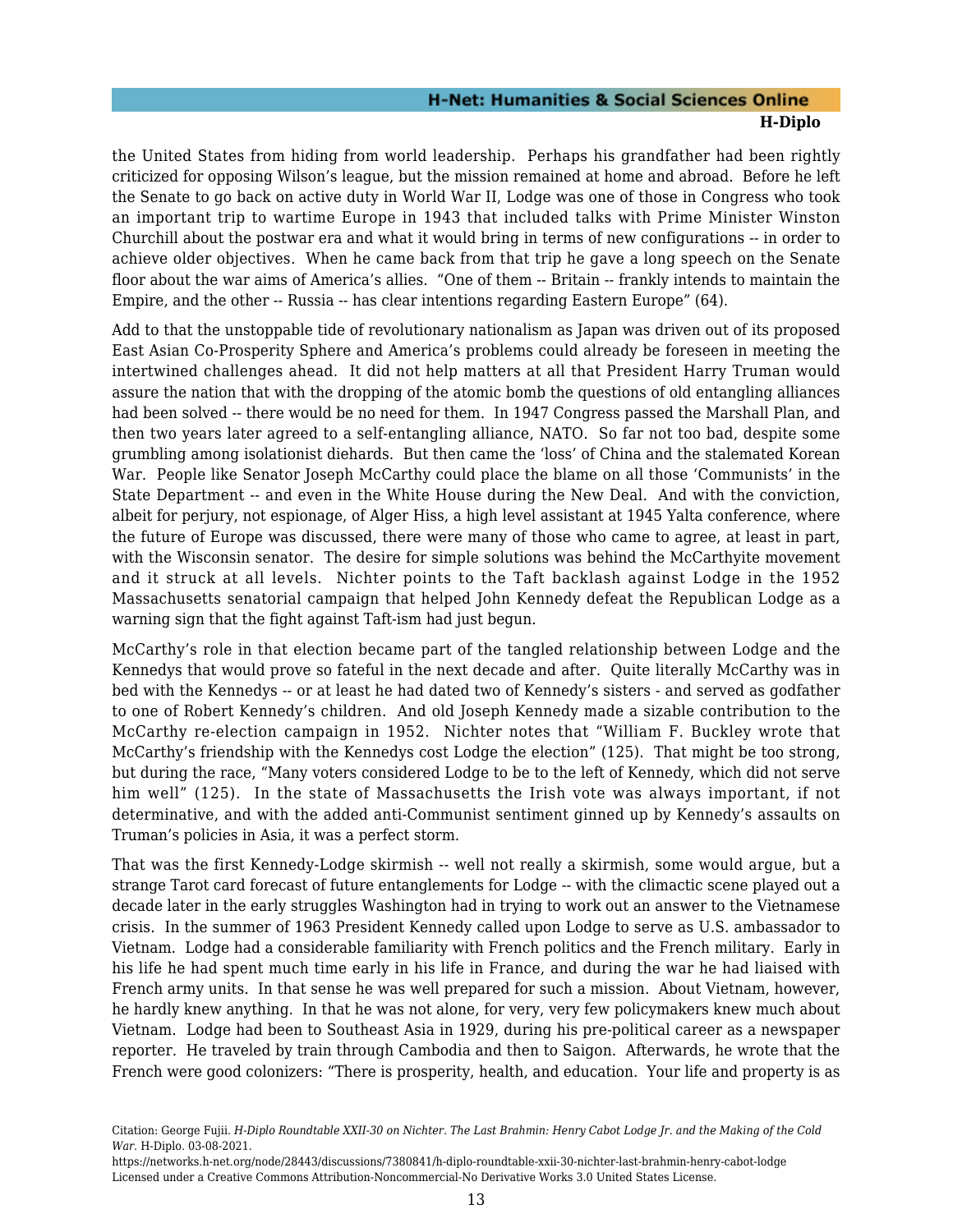safe in Indo-China as in the United States -- safer, indeed, than in certain communities at home, for without being harsh, the French officials give the natives to understand that there must be no 'funny business'" (27).

One should probably call Lodge's perceptions a part of the 'Gunga Din' view of the world. He had learned a great deal since then, no doubt, but the first impression is usually a lasting one, in this case a tragic one. Since that time he had served in the Senate, in the army as an officer in World War II, as ambassador to the United Nations, and, in 1960, as Republican presidential candidate Richard Nixon's running mate. The theme that runs through all these assignments, as Nichter so ably stresses, is the one that went back to his grandfather's original posing of the mission -- to keep foreign policy out of the hands of those who knew nothing about how to manage the Empire/Cold War. Hence, also the second part of Nichter's title: "the Making of the Cold War." It was up to Lodge Jr. to see that the end of crises like that in Vietnam in 1963 did not become the unmaking of the bipartisan coalition. He well understood that Kennedy feared the prospect of facing the electorate with chants ringing down of 'Who lost Vietnam?'

Lodge had himself joined in criticism of Truman's China policy, but for all his differences with the Democrats he wanted no part in the undoing of American foreign policy. The current Vietnam crisis, as Kennedy explained to him in a one-on-one conversation that Nichter publishes here for the first time, was about President of South Vietnam Ngo Dinh Diem's seeming determination to do anything to preserve his personal power, even if that meant negotiating a settlement with the Viet Cong and North Vietnam that looked like another Korean outcome -- a divided country. It would look like the "loss" of Vietnam after Washington had made clear that could not happen. It would be a disaster politically in U.S. politics, a fallen domino that would supposedly set off a catastrophic series of victories for the Sino-Soviet bloc in world affairs. Thus Theodore Roosevelt's and the elder Lodge's fears seemed to be coming true.

Lodge had paved his way into the discussion, Nichter notes, by advising Secretary of State Dean Rusk that if it ever came to a question of putting U.S. troops into Vietnam, he was willing to do what he could to help out with the problems inherent in such a decision. He also advised Rusk and then Kennedy when they met that he had no future political ambitions. That turned out to be not quite so, as he tried to prevent the nomination of Arizona Senator Barry Goldwater as Republican Party presidential nominee the following year, for the same reason, of course, that he had opposed Taft in 1952. But that afternoon in the White House, August 15, 1963, when he and Kennedy discussed what had to be done to keep Vietnam out of U.S. politics in the months to come, Kennedy said, "The time may come, though, we've gotta just have to try to do something about Diem, and I think that's going to be an awfully critical period"(199). Nichter argues that this was close to an authorization for a coup. Kennedy, putting a fine point on his instructions, added that he wanted an ambassador who was capable of wide-ranging decisions on his own.

The ultimate outcome on November 1, 1963, is well known. Nichter's publication of the August 15, 1963 conversation confirms softer evidence that has been available for some time. What he adds to the discussion, also, is the debunking claims down through the years that no such definitive conversation took place. Supposedly no copy of the conversation existed. And this led to the conclusion that Lodge had acted on his own in approving the coup and standing aside as Diem and his brother Nhu were killed in a horrible fashion. Even Robert Kennedy in his oral history for the Kennedy Library blamed Lodge. Ironically, years later Richard Nixon, fearing a challenge from Ted

Citation: George Fujii. *H-Diplo Roundtable XXII-30 on Nichter. The Last Brahmin: Henry Cabot Lodge Jr. and the Making of the Cold War*. H-Diplo. 03-08-2021.

https://networks.h-net.org/node/28443/discussions/7380841/h-diplo-roundtable-xxii-30-nichter-last-brahmin-henry-cabot-lodge Licensed under a Creative Commons Attribution-Noncommercial-No Derivative Works 3.0 United States License.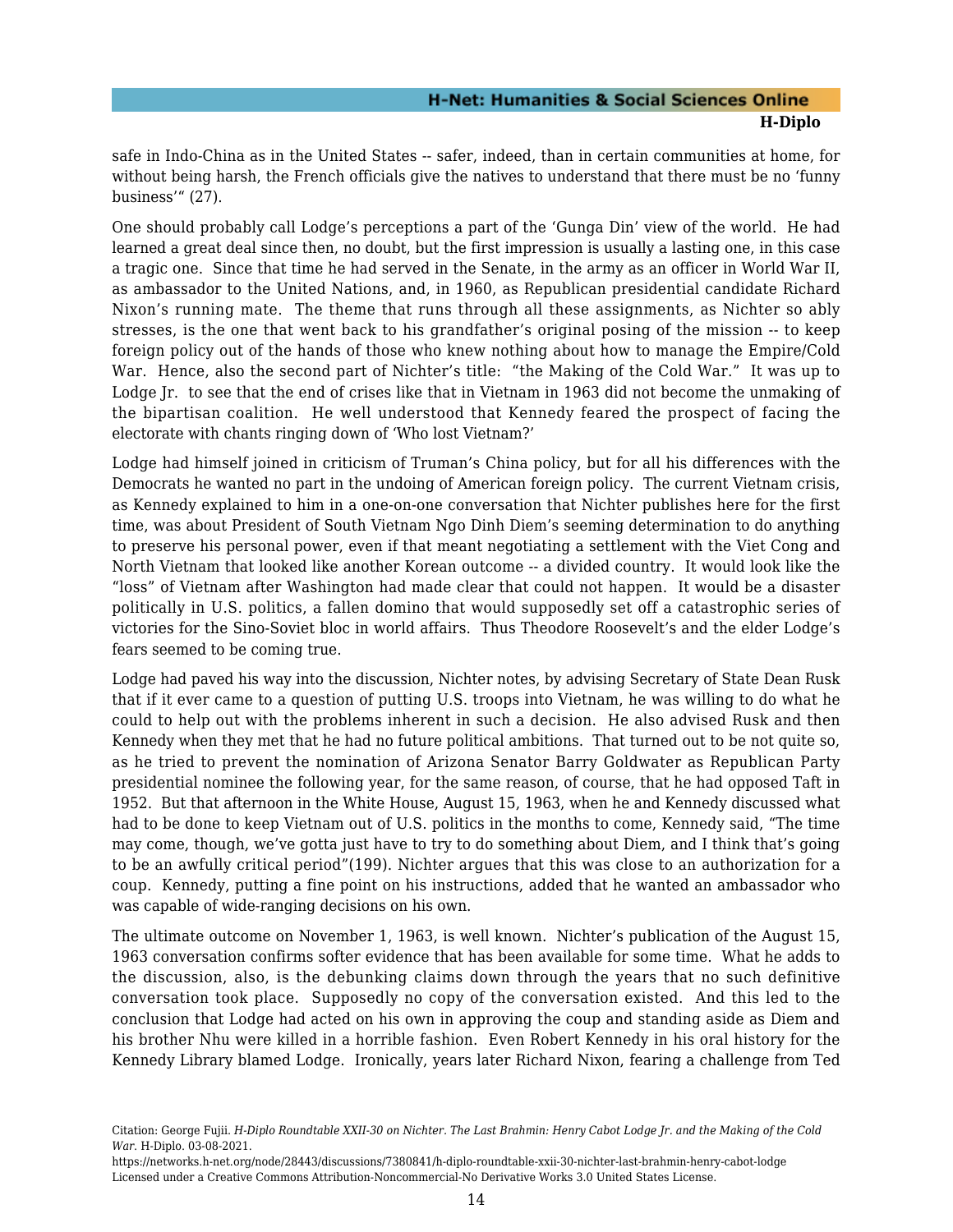Kennedy, sent CIA spy Howard Hunt to the National Archives to concoct a fraudulent message to Lodge from Kennedy that no one should stand in the way of a coup. As Nichter concludes, the fraud was actually "rather mild" (334) compared with the now-revealed record in his book of the August 15, 1963 conversation. And so Lodge took the hit as one who would sacrifice himself so as not, in British imperial lingo, to let down the side. It was a Brahmin obligation; interestingly, Nichter concludes the country has lost something valuable in public spiritedness, and that was perhaps more important in American history than the horrors of the Vietnam War.

As Erich von Stroheim once said in *La Grande Illusion*, "peut être."

Today, in Ho Chi Minh City, Ambassador Henry Cabot Lodge's "home" is a restaurant catering to American tourists with advertisements on Google. Guests dine, apparently, where plotters once gathered. What an ending for his mission!

#### <span id="page-16-0"></span>Review by Sophie Joscelyne, University of Sussex

"One long and distinguished record of personal sacrifice to public service." This is how former Secretary of State Henry Kissinger described the career of Henry Cabot Lodge Jr. and this, too, is the interpretation which emerges in Luke Nichter's comprehensive biography. Nichter deploys Lodge's

<span id="page-16-1"></span>status as an elite East Coast "Brahmin" figure to frame his study. $\frac{[19]}{[19]}$  $\frac{[19]}{[19]}$  $\frac{[19]}{[19]}$  This background, for Nichter, imbued Lodge with unique qualifications which equipped him for his roles as politician and diplomat. Specifically, Lodge emerges as a champion and facilitator of bipartisan politics and a man who was able to gain the confidence and trust of those in power. Furthermore, Lodge's personal background instilled him with a deeply felt patriotism and commitment to public service which also influenced his decision-making. These characteristics informed some of the most consequential decisions of his life, including his resignation as U.S. senator to serve in the military during World War II, and his acceptance of the position of ambassador to South Vietnam in 1963.

This is an important book which illuminates the life and career of an understudied, yet extremely influential, individual. Rich in historical detail, it weaves extensive archival research into a highly readable narrative. Lodge's career held all the more significance because, as Nichter notes, it "illustrates America's coming of age as a superpower" (2). An important shift in Lodge's principles, and a central theme of the book, is the country's transition from the politics of isolationism to internationalism. This transformation occurred writ small in Lodge's personal views during his military service and was echoed in American politics more broadly during the debate over U.S.

<span id="page-16-2"></span>involvement in World War II. $\overline{{\rm [20]}}$  $\overline{{\rm [20]}}$  $\overline{{\rm [20]}}$  Lodge played a far from insignificant role in encouraging Americans to embrace a global role in the post-war period. During the 1940s, he became the "unofficial spokesperson" for progressive Republicanism, supporting policies which led to the Marshall Plan (to which he dedicated 335 speeches) and the creation of NATO (88). Nichter illuminates the crucial part played by Lodge in leading the "draft Eisenhower" campaign, which resulted in the defeat of the conservative and isolationist wing of the Republican Party led by Robert Taft.

Different facets of Lodge's personality and career emerge in this pre-Vietnam era. Nichter highlights his subject's political skill and the motivation behind his vision for a more liberal Republicanism by assessing Lodge's Senate career and his role in the Eisenhower campaign. Lodge's association with

Citation: George Fujii. *H-Diplo Roundtable XXII-30 on Nichter. The Last Brahmin: Henry Cabot Lodge Jr. and the Making of the Cold War*. H-Diplo. 03-08-2021.

https://networks.h-net.org/node/28443/discussions/7380841/h-diplo-roundtable-xxii-30-nichter-last-brahmin-henry-cabot-lodge Licensed under a Creative Commons Attribution-Noncommercial-No Derivative Works 3.0 United States License.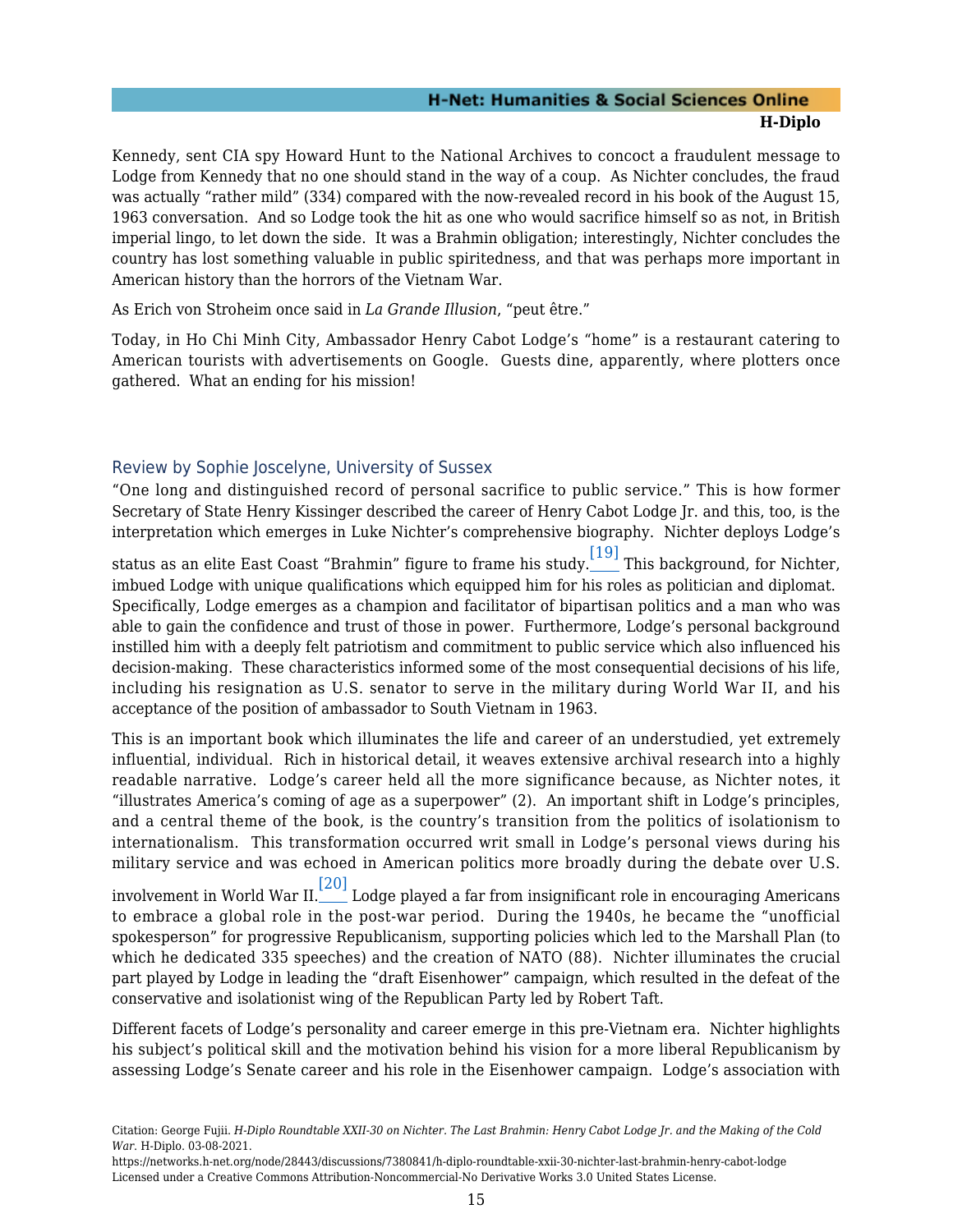the army (he joined the army reserves at age 23 and served with the American Sixth Army Group during World War II, reaching the rank of lieutenant colonel) is another important dimension of his character. Nichter argues that it was the experience of combat which "changed Lodge's mind about the need for international cooperation, a shift that would dramatically affect his political views" including his support of the United Nations (UN) and NATO (61). The military is thus credited as a source of one of the most, if not *the* most, significant developments in Lodge's politics. Arguably, however, Lodge came into his own in his role as a diplomat. Appointed UN ambassador by President Dwight Eisenhower in 1953, he became a "household name for millions of Americans" and succeeded in significantly increasing the popularity and influence of the U.S. mission to the United Nations (144).

Nichter promises dramatic revelations about the November 1963 coup which toppled the government of Ngo Dinh Diem in Vietnam, and indeed delivers in the form of a previously unpublished and secretly recorded conversation between Lodge and President Kennedy, but this book contributes more than further clarification of this singular, and well-studied, event. Nichter thoroughly embeds Lodge's career from the 1930s in its historical context, thus illuminating important domestic and international developments in this crucial period of U.S. history. In particular, Lodge's tenure as UN ambassador highlights the significance of the UN as a forum for the ideological Cold War, a feature

<span id="page-17-0"></span>which is often left out of histories of U.S. foreign policy during the Cold War. [\[21\]](#page-22-12) Lodge's use of his position to counter Soviet rhetoric and influence shows how the UN became a "key battleground" in the ideological Cold War and "a unique worldwide forum for the dissemination of American propaganda" (142). The rhetorical battle between Soviet and American propaganda at the UN spanned the Cold War and was still being waged by Ambassador Jeane Kirkpatrick, who aimed to counter the "semantic infiltration" of international political discourse by the Soviet Union, in the

<span id="page-17-1"></span>closing decade of this conflict. [\[22\]](#page-22-13)

Nichter responds to scholarship on the Vietnam War by offering a more generous reading of Lodge's ultimate responsibility for the overthrow and assassination of Diem. While Lodge has been typically presented as the "primary architect" of the coup, Nichter argues that rather than deserving blame, Lodge was in fact a "moderating influence" and "arguably the reason a coup did not occur sooner" (218).  $\left[ 23\right]$  The conversation between Lodge and Kennedy which occurred just before the former

<span id="page-17-2"></span>became ambassador shows that the president had provided Lodge with a "mandate" for the coup before he arrived in Saigon – a fact which challenges the prevailing view that Lodge took policy into

<span id="page-17-3"></span>his own hands by instigating the coup. $\frac{[24]}{[24]}$  $\frac{[24]}{[24]}$  $\frac{[24]}{[24]}$ 

In the wealth of detail provided about the days and hours surrounding the November 1963 coup, some of the bigger questions about the reasons for Lodge's, and more broadly America's, presence in Vietnam are rendered less clear. For example, Lodge's assertion that he "never believed that the Vietnam War was basically a war against communism" and it "was not an ideological matter" seem surprising (195). In addition, Nichter notes that Lodge "had no illusions of establishing a democracy in a place with no Western democratic traditions" (293). These statements provoke two questions: What kind of war did Lodge believe he was fighting, and what did he aim to achieve? For Nichter, Lodge's motivations for accepting the post in Vietnam can be found in his deep commitment to public service. However, while this provides a convincing picture of Lodge's personality, as an explanation of his actions and reasoning it remains somewhat abstract. If Lodge was motivated by the pursuit of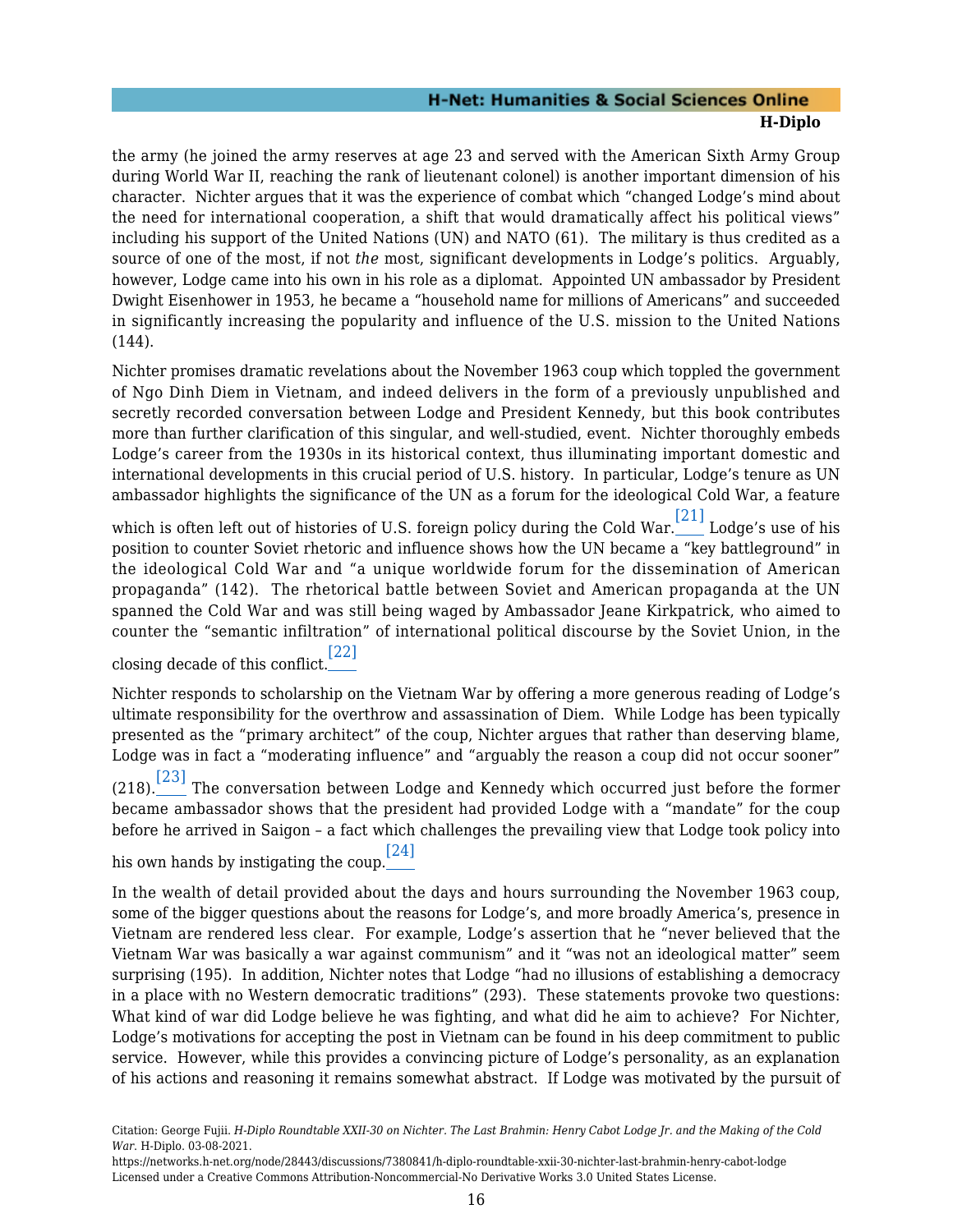the national interest, how did he perceive this interest?

The context of anti-Communism as the overarching framework of U.S. Cold War foreign policy is surely important here, and, indeed, Nichter suggests that Lodge's proven commitment to opposing Communist rhetoric at the UN was part of what qualified him for the job in Vietnam. However, Nichter does not overtly comment on the significance of anti-Communism to Lodge's thought and actions. As an illustrative example, Lodge's record of engagement with Senator Joseph McCarthy suggests a degree of ambiguity. Lodge did not condemn McCarthy's efforts but sought to "discredit him" by demonstrating that "there was no evidence to support his charges" (92). Lodge also "did not see the irony," after having opposed McCarthy's efforts, when he proposed a loyalty review committee at the UN (141).

Lodge's relationship with anti-Communism and McCarthyism invites questions about the importance of gender and masculinity in understanding this figure. Lodge was clearly operating, throughout his career, in a highly masculine and homosocial environment. This context, which emerges most strikingly in the section on Vietnam, is not interrogated by Nichter. The literature on the role of

<span id="page-18-1"></span>gender in Cold War foreign policy is now extensive. [\[25\]](#page-22-16) Lodge appears to belong to the group of Cold War policymakers in the Kennedy administration who were "shaped by the institutional prescriptions

<span id="page-18-2"></span>and ordeals of elite manhood, and by the proscriptive lessons of the Red Scare". $\overline{\phantom{0}^{[26]}}$  $\overline{\phantom{0}^{[26]}}$  $\overline{\phantom{0}^{[26]}}$  Like Lodge, these men were driven by ideals of "service" and "sacrifice" instilled and perpetuated in exclusive all-

<span id="page-18-3"></span>male institutions. [\[27\]](#page-23-1) Several pertinent episodes from Lodge's career reinforce this perception. He was affected as both an instigator and potential victim of the "countersubversion" crusades. Nichter notes that, in issuing Executive Order 10450, which barred homosexuals from working for the federal government, Eisenhower was carrying out Lodge's proposal for loyalty reviews. An FBI investigation into Lodge turned up accusations of his own homosexuality, though these were not taken any further (142). Robert D. Dean has shown how the norms of elite masculinity and the lasting effects of the Red Scare influenced U.S. foreign policy in the 1960s, and Nichter could have usefully employed this context to add depth to his analysis of Lodge's thought and actions in Vietnam and beyond. Overall, however, this book offers a compelling portrait of Lodge, the "embodiment of an American Cold War diplomat," and makes a convincing case for re-centring this largely forgotten figure in Cold War history (351).

#### <span id="page-18-0"></span>Response by Luke A. Nichter, Texas A&M University–Central Texas

Receiving an email with three reviews of your book attached – to which you must respond – is a harrowing experience. It is up there with my Eagle Scout court of honor (passed), auditioning at the Eastman School of Music (failed), and opening my SAT scores (good enough). Once, when learning French as a student at the Université de Ouagadougou, I remember trying to keep up with a conversation between two native speakers. In the middle of speaking a sentence, my memory failed like an unreadable 5.25-inch floppy disk while searching for *peut être*. To the presumed horror of Maurice Spears, my high school French teacher, I ad-libbed with *possiblement.* After reading these reviews, I am happy to see Lloyd Gardner's *peut être*.

I had very little idea what I was getting into with this book – which, incidentally, I did not plan to write but am very grateful that I was pushed to do so. William Frucht, the Executive Editor of Yale University Press, called me on Friday, November 14, 2014. I was on lunch break outside of the

Citation: George Fujii. *H-Diplo Roundtable XXII-30 on Nichter. The Last Brahmin: Henry Cabot Lodge Jr. and the Making of the Cold War*. H-Diplo. 03-08-2021.

https://networks.h-net.org/node/28443/discussions/7380841/h-diplo-roundtable-xxii-30-nichter-last-brahmin-henry-cabot-lodge Licensed under a Creative Commons Attribution-Noncommercial-No Derivative Works 3.0 United States License.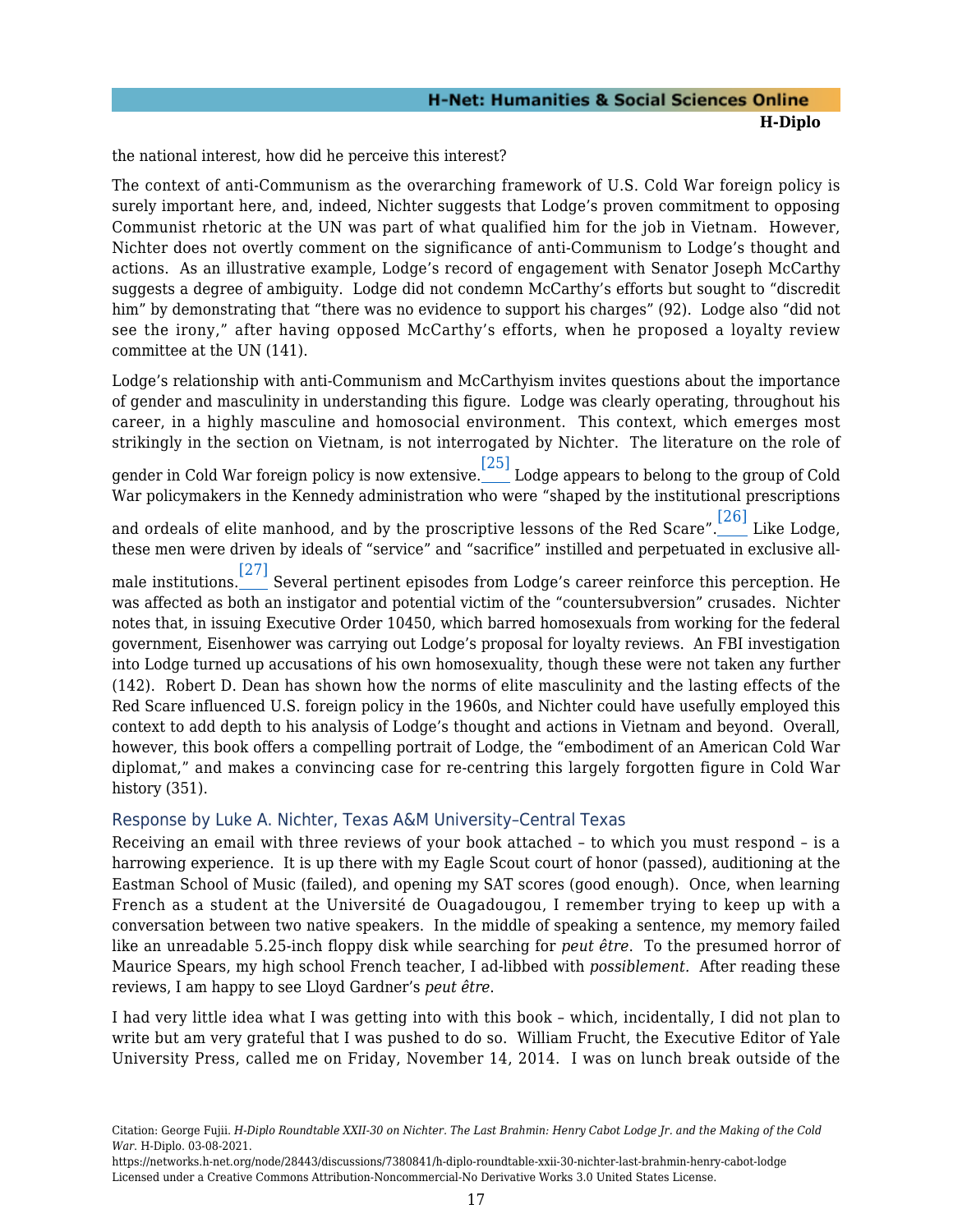National Archives at College Park, Maryland. Bill, who would become my editor, asked me what I knew about Henry Cabot Lodge Jr. I tried to think of an erudite answer, but the best I could do was the truth: not much. For this kid who grew up among the cornfields of northwestern Ohio, Lodge had a famous name that showed up in archival records but was not someone with an identity. Bill asked whether I would like to propose a biography; I signed a contract in 2015

This book challenged me in all sorts of ways. Due to Lodge's 50-year career, I assumed it would require research in a lot of archives. That is problematic for someone for whom research can be an obsession. If you want to scene-set where Lodge met Eisenhower during the war, there is no better way than by re-reading Matthew Connelly's *A Diplomatic Revolution* while on an Air France flight to Algiers to navigate the Casbah and the rooms at the Hotel St. George high above the Mediterranean where Eisenhower made his headquarters. I re-traced Lodge's steps everywhere his career took him with the exception of central Asia. There are limits to what even the most forgiving spouse will tolerate. Thankfully I was in the final copyediting stages when COVID-19 hit.

I read more widely than probably any time since I was a graduate student. Lien-Hang Nguyen, who had recently been awarded a Public Scholar Grant by the National Endowment for the Humanities, offered some tips for assembling my own application. "And you'll get to go to Vietnam!" she said. How right she was. Spending the better part of a month there in November 2016 allowed for not just productive research, but a chance to see one's own country from afar during an interesting political time. Giving a talk at Duy Tan University in Danang on the Monday prior to Election Day, its content might have been about Lodge but the Q&A was not.

Interviews with Lodge family and former associates were a big help to fill in gaps in the archival record. Most were eager to share their memories. Maybe a couple, out of a total of 53, disliked him. At a certain point I became determined to find someone really critical. One person, a truly discreet public servant, refused to talk. As with most historians, doing interviews takes me out of my comfort zone and was not part of my training. It seems that historians agree it is less risky to rely on oral histories than fifty-year-old memories. I think they're right. But interviews give one a sense of a person, and many interviewees choose not to discuss sensitive subjects with someone they don't know so soon after the events occurred or to take part in an oral history in the first place.

One, Rufus Phillips, challenged me to write the book that largely resulted. Max Holland deserves credit for connecting me with the last two living Kennedy-era officials who had been senior enough then to comment substantively on Lodge. Phillips is one, and Thomas Hughes is the other. From the family, George Cabot Lodge and Emily Lodge shared especially rich anecdotes. During one of my conversations with Emily Lodge, at her and her husband Robert Pingeon's *7ème arrondissement* flat in Paris, she produced original records from her grandfather, including a handwritten letter from George Marshall and a cassette recording of Lodge late in life telling old stories and jokes – some of which must have been passed down to him from his grandfather.

Rufus Phillips, who wrote a good book of his own called *Why Vietnam Matters* (Naval Institute Press, 2008), had a way of referring to his age: "by nature of the actuarial tables, I am the last living

<span id="page-19-0"></span>American to have known Diem." $\stackrel{[28]}{\rule{0pt}{0.5ex}\smash{1}}$  $\stackrel{[28]}{\rule{0pt}{0.5ex}\smash{1}}$  $\stackrel{[28]}{\rule{0pt}{0.5ex}\smash{1}}$  He gave me a challenge that I tried to meet, to determine Kennedy's instructions to Lodge before the latter's departure to Saigon in August 1963. He told me that in a biography of Lodge it would be the most important contribution I could make. Phillips, who at the time was a U.S. Agency for International Development staffer in Vietnam, said Lodge told him

Citation: George Fujii. *H-Diplo Roundtable XXII-30 on Nichter. The Last Brahmin: Henry Cabot Lodge Jr. and the Making of the Cold War*. H-Diplo. 03-08-2021.

https://networks.h-net.org/node/28443/discussions/7380841/h-diplo-roundtable-xxii-30-nichter-last-brahmin-henry-cabot-lodge Licensed under a Creative Commons Attribution-Noncommercial-No Derivative Works 3.0 United States License.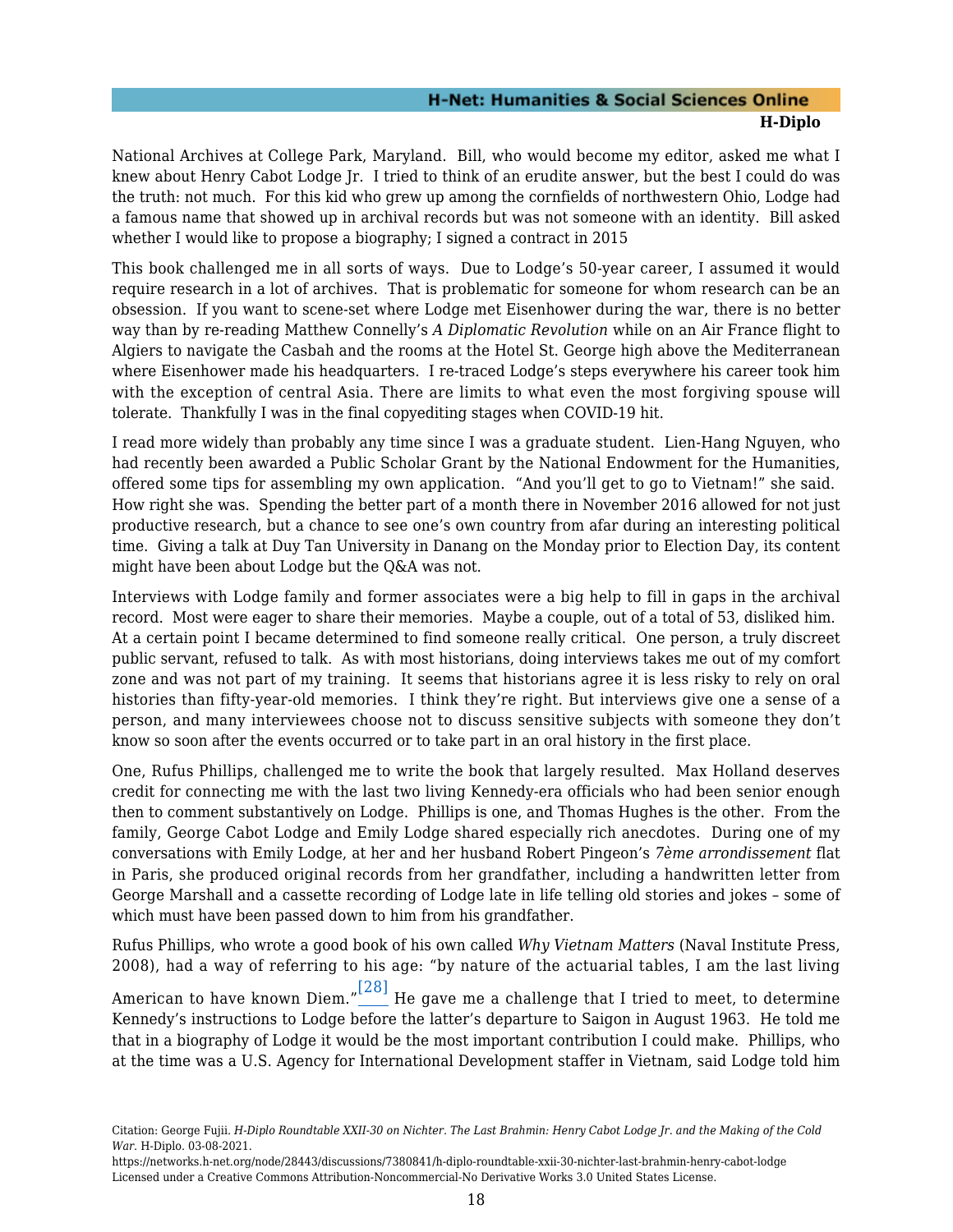that he had authorization for the coup although no evidence was ever produced. While Lodge's time in Vietnam was a small part of his life, I thought it might the part of the book that received the most scrutiny. There was no way to phone it in with only superficial coverage.

The three chapters that cover Lodge's first ambassadorial tour in Saigon are the one part of the book that slows down, allowing for a blow-by-blow account. Some readers are drawn to it while others have told me they wished I had not taken that approach. Each reader is different. I did not plan to go into such detail. Works by Anne Blair, Arthur Dommen, Ellen Hammer, Seth Jacobs, Howard

<span id="page-20-0"></span>Jones, David Kaiser, and Edward Miller covered the Diem coup in some detail. [\[29\]](#page-23-3) But, I changed my mind and rendered the account in the book after: 1) that portion of Lodge's life received the most scrutiny by interviewees and scholars while I was researching the book, and 2) the discovery of new evidence in the U.S, UK, and Vietnam convinced me it would be worth doing, especially to tell the story as much as I could from Lodge's perspective.

I am not the first to discover the Kennedy-Lodge tape of August 15, 1963. But I believe I am the first to produce a transcript of it, discuss its mysterious origin, and make full use of its content after discussing it with individuals such as George Cabot Lodge, Henry Kissinger, and Phillips and Hughes. They represent the remaining individuals arguably closest to the subject and the participants in the taped conversation. My original plan was to include the transcript in the book's appendix, but I was so far over length already I did not know what I would cut in order to convince my publisher to do that. I had a contract for 150,000 words, submitted a manuscript of 283,000 words, and the finished book ended up around 200,000. It would have been a tall order to have asked for another twenty pages of space for the transcript, and I had not yet submitted Diem's handwritten coup notes and translation – which do appear in the appendix.

<span id="page-20-1"></span>Two popular works mentioned the August 15 tape, Thurston Clarke's *JFK's Last Hundred Days* (Penguin Press, 2013) and Patrick J. Sloyan's *The Politics of Deception* (Thomas Dunne Books,

2015). $\frac{\left[30\right]}{}$  However, I relied on more scholarly works because those by Clarke and Sloyan left me with more questions than answers. For example, each mixes up Lodge's June 12 and August 15 meetings with Kennedy. The former is when Lodge was asked to go to Saigon, while the latter is his farewell. When Sloyan accessed the August 15 tape, he said that twenty minutes of it were still redacted whereas when I accessed it had just one redaction of 38 seconds – and that redaction did not appear to have to do with Vietnam. The accounts by Clarke and Sloyan also confuse the speakers at times, are not based on original research to situate the taped material, and contain significant errors. For example, in one key line Kennedy says to Lodge, "The time may come, though, we've gotta just have to try to do something about Diem…,"; instead, Clarke has "The time may come when we're going to have to do something about *this war*." (66) The books serve their purpose as a diving off point for scholars but do not satisfy beyond that, and no scholarly work in existence, mine included, deals with the full range of newly declassified evidence related to the Diem coup, mine included, which necessarily had to focus on the life of someone born in 1902.

Whether a reviewer and an author see eye-to-eye is a secondary concern. It takes an investment of time to review a book the way John Milton Cooper Jr., Lloyd Gardner, and Sophie Joscelyne have. I learned something from each review that will stick with me going forward, even if they do not come in time for me to make another round of pre-publication revisions. I especially enjoyed the insights from Cooper and Gardner that come from long careers of their own, as well as by Joscelyne, who has

Citation: George Fujii. *H-Diplo Roundtable XXII-30 on Nichter. The Last Brahmin: Henry Cabot Lodge Jr. and the Making of the Cold War*. H-Diplo. 03-08-2021.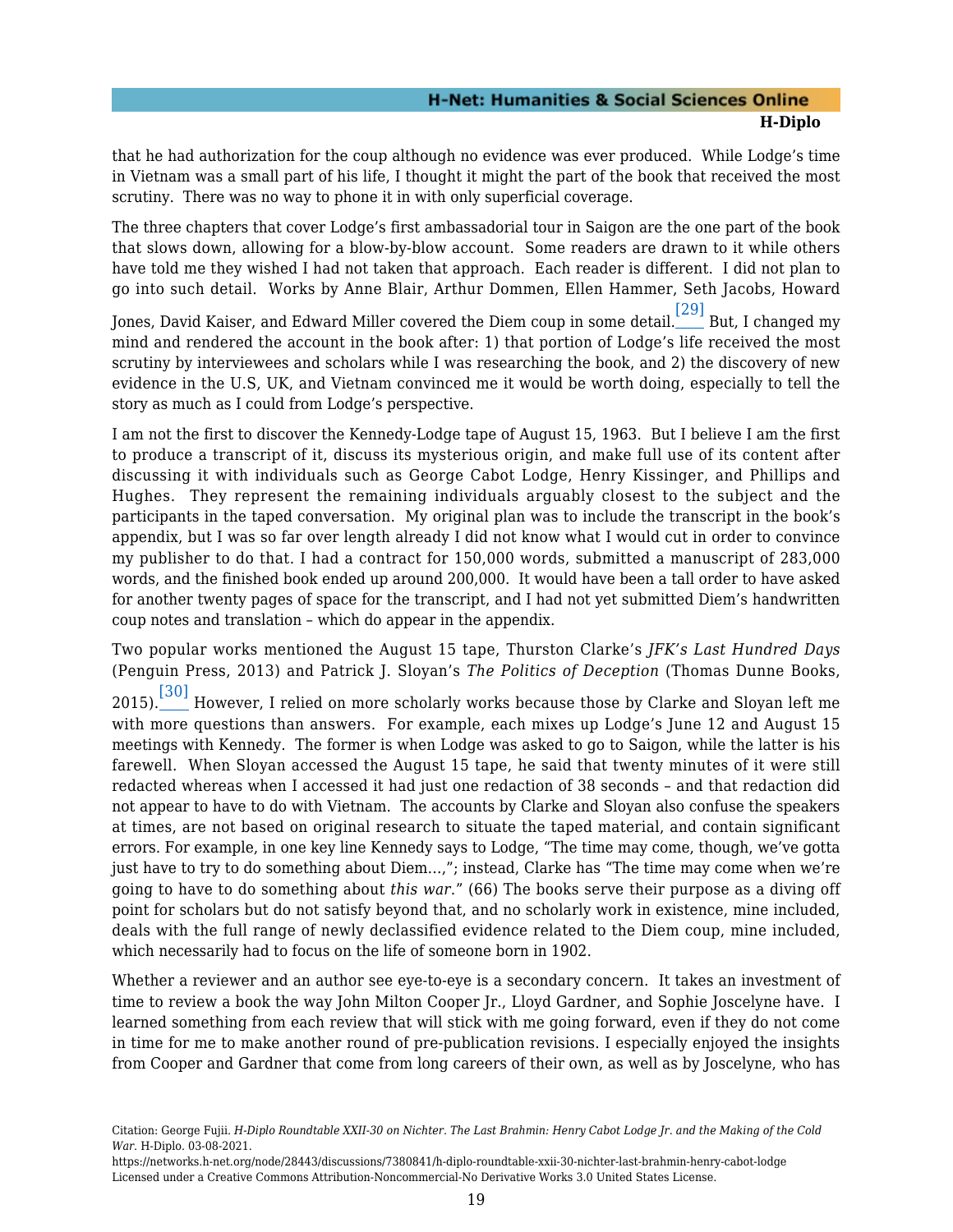a long career ahead. Each reviewer showed me the ways, in effect, in which the work passed, failed, or was good enough. I am grateful for their noting of errors, which I will add to my list of errata that I hold more closely than Lodge's coup documents in his inner safe at the embassy on Ham Nghi Boulevard. Thankfully none has surfaced that is truly embarrassing or changes the meaning of a passage. We all wish our books were flawless, but there is no such thing. Some blind spots are impermeable. Instead, our books are like us: well-meaning but far from perfect.

In the end, I return to Lloyd Gardner's *peut être*. I think Lodge would be happy with that assessment, so how could I ask for more? I do not understand why Lodge did not do more during his lifetime to correct the record or to tell his side of events. Instead, he left his secrets in his personal papers. I was simply the first person to make full use of them. I did not try in vain to convince readers to like Lodge more or less. Instead, the purpose of the book was simple: to restore him to a place in history that he really always occupied. We have overlooked it to such a degree that since his death a generation has grown to adulthood without learning the lessons of his life. That's why I'll take *peut être*. It's a good start, and a lot better than *possiblement*.

#### **Notes**

#### <span id="page-21-0"></span>[\[1\]](#page-6-1)

 Lodge quoted in Stephen Bonsal, *Unfinished Business* (Garden City: Doubleday, 1944), 275. Interestingly, Wilson agreed with Lodge about the literary deficiencies of the Draft Covenant, which diplomatic necessity had made him amend and tone down. See John Milton Cooper, Jr., *Breaking the Heart of the World: Woodrow Wilson and the Fight for the League of Nations* (New York: Cambridge University Press, 2001), 51. [\[2\]](#page-6-2)

<span id="page-21-1"></span> This is an eyewitness account. I was a sweltering graduating senior that hot June day. The one of the notables who made the strongest impression on me was the *Foreign Affairs* editor, Hamilton Fish Armstrong. Between the glamorous citation and his white moustache and flowing white hair, he was the one I wanted to be in my imaginings.

#### <span id="page-21-2"></span>[\[3\]](#page-7-0)

 Not to take away from the younger Lodge's genuine likeability, but he needed this quality more than the older one. In his long career, the elder Lodge faced the voters only a few times. Early on, he ran for Congress in a safely Republican district. In his last two Senate races, which came after the adoption of the Seventeenth Amendment, he won comfortably in 1916, but in 1922 he barely squeaked by a much lesser known Democratic opponent.

#### <span id="page-21-3"></span>[\[4\]](#page-7-1)

 There was an irony in this symbolic contest between these Eastern establishment and Midwestern conservative and isolationist Republicans. The leader of the heartlanders and conservatives, Taft, sported an even more impressive political and educational pedigree than Lodge's. He was the son of a president, chief justice, and cabinet member and the grandson of another cabinet member, as well as a graduate of Yale and Harvard Law School, where he had edited the law review.

#### <span id="page-21-4"></span>[\[5\]](#page-8-0)

 This is another eyewitness account. In 1960, I had a summer job delivering documents to congressional offices. I overheard these remarks in the office of Representative LeRoy H. Anderson (D-MT).

#### <span id="page-21-5"></span>[\[6\]](#page-9-0)

<span id="page-21-6"></span> One of those advisors was another Boston Brahmin, McGeorge Bundy, whose mother was a Lowell. [\[7\]](#page-10-0)

 William Widenor, *Henry Cabot Lodge and the Search for an American Foreign Policy* (Berkeley: University of California Press, 1980). When Lodge first broke with Wilson over the League idea, he protested that he had "no superstitious regard for [George] Washington's policy" of avoiding alliances. Lodge quoted in Cooper, *Breaking the Heart of the World*, 22.

<span id="page-21-7"></span>Citation: George Fujii. *H-Diplo Roundtable XXII-30 on Nichter. The Last Brahmin: Henry Cabot Lodge Jr. and the Making of the Cold War*. H-Diplo. 03-08-2021.

https://networks.h-net.org/node/28443/discussions/7380841/h-diplo-roundtable-xxii-30-nichter-last-brahmin-henry-cabot-lodge Licensed under a Creative Commons Attribution-Noncommercial-No Derivative Works 3.0 United States License.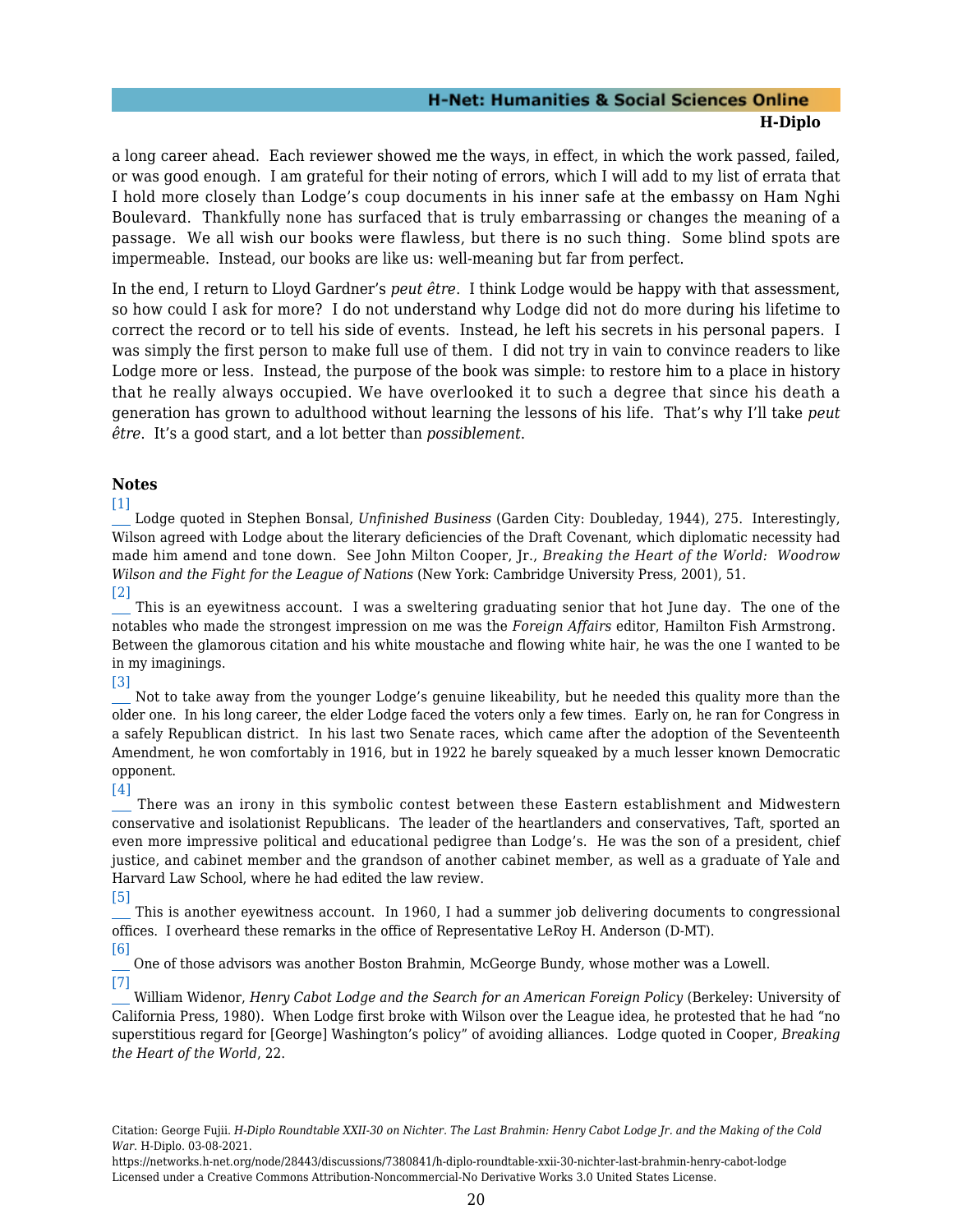[\[8\]](#page-10-1)

 Lodge quoted in John A. Garraty, *Henry Cabot Lodge: A Biography* (New York, Knopf, 1953), 358. [\[9\]](#page-11-0)

<span id="page-22-0"></span> On the "Wisconsin School" and its intellectual underpinnings, see the superb study by David R. Brown, *Beyond the Frontier: The Midwestern Voice in American Historical Writing* (University of Chicago Press, 2009). On a personal note, although I taught at Madison for four decades, I was never and hoped I was never taken for a member of this school.

<span id="page-22-1"></span>[\[10\]](#page-11-1)

 I would not include Lodge's younger brother, John Davis Lodge, among this group. He left Boston after graduating from Harvard Law School and pursued a successful career as a movie actor in Hollywood. He later served two terms in Congress from a Connecticut district centered in the New York exurbs of Fairfield County and one term as the state's governor. The brothers were close, but they did not depend upon each other politically.

#### <span id="page-22-2"></span>[\[11\]](#page-11-2)

Nichter's source is memorandum of a conversation with Joseph Sisco, *Last Brahmin*, 392, n. 59.

<span id="page-22-3"></span>[\[12\]](#page-11-3) The other state was neighboring Rhode Island, which had similar demographics, although its dominant ethnic group was Italian.

#### <span id="page-22-4"></span>[\[13\]](#page-11-4)

 To be factually precise, Saltonstall was re-elected in 1960, despite JFK's presidential sweep in the state. The senator's comfortable win owed both to his personal popularity and to Democrats' even greater than usual disunity that year.

#### <span id="page-22-5"></span>[\[14\]](#page-12-1)

 Howard K. Beale, *Theodore Roosevelt and the Rise of America to World Power* (Baltimore: The Johns Hopkins Press, 1956).

<span id="page-22-6"></span>[\[15\]](#page-12-2)

Beale, *Theodore Roosevelt and the Rise of America to World Power*, 451.

<span id="page-22-7"></span>[\[16\]](#page-12-3)

Beale, 185.

<span id="page-22-8"></span>[\[17\]](#page-13-0) Beale, 184.

<span id="page-22-9"></span>[\[18\]](#page-13-1)

 Bernard Semmel, *Imperialism and Social Reform: English Social-Imperial Thought* (London: George Allen & Unwin, 1960).

<span id="page-22-10"></span>[\[19\]](#page-16-1)

 In this way, Nichter contributes to literature on the influence of elite families and the 'dynastic impulse' in American politics, see Stephen Hess, *America's Political Dynasties: From Adams to Clinton* (Washington, D.C.: Brookings Institute Press, 2016).

<span id="page-22-11"></span>[\[20\]](#page-16-2)

 See Stephen Wertheim, *Tomorrow, the World: The Birth of U.S. Global Supremacy* (Cambridge: Harvard University Press, 2020).

<span id="page-22-12"></span>[\[21\]](#page-17-0) Mark Mazower, *Governing the World: The History of an Idea* (London: Allen Lane, 2012), 215. [\[22\]](#page-17-1)

<span id="page-22-13"></span> Jeane Kirkpatrick, *The Reagan Doctrine and U.S. Foreign Policy* (Washington, D.C.: The Heritage Foundation and the Fund for An American Renaissance, 1985), 12.

<span id="page-22-14"></span>[\[23\]](#page-17-2)

George C. Herring, America's Longest War: The United States and Vietnam, 1950-1975, 4<sup>th</sup> ed. (Boston: McGraw-Hill, 2002), 126.

#### <span id="page-22-15"></span>[\[24\]](#page-17-3)

 See Stanley Karnow, *Vietnam: A History*, revised and updated ed. (London: Pimlico, 1994), 293–327. [\[25\]](#page-18-1)

<span id="page-22-16"></span> See, in particular, Robert D. Dean, *Imperial Brotherhood: Gender and the Making of Cold War Foreign Policy* (Amherst: University of Massachusetts Press, 2001). See also Geoffrey Smith, "National Security and

Citation: George Fujii. *H-Diplo Roundtable XXII-30 on Nichter. The Last Brahmin: Henry Cabot Lodge Jr. and the Making of the Cold War*. H-Diplo. 03-08-2021.

https://networks.h-net.org/node/28443/discussions/7380841/h-diplo-roundtable-xxii-30-nichter-last-brahmin-henry-cabot-lodge Licensed under a Creative Commons Attribution-Noncommercial-No Derivative Works 3.0 United States License.